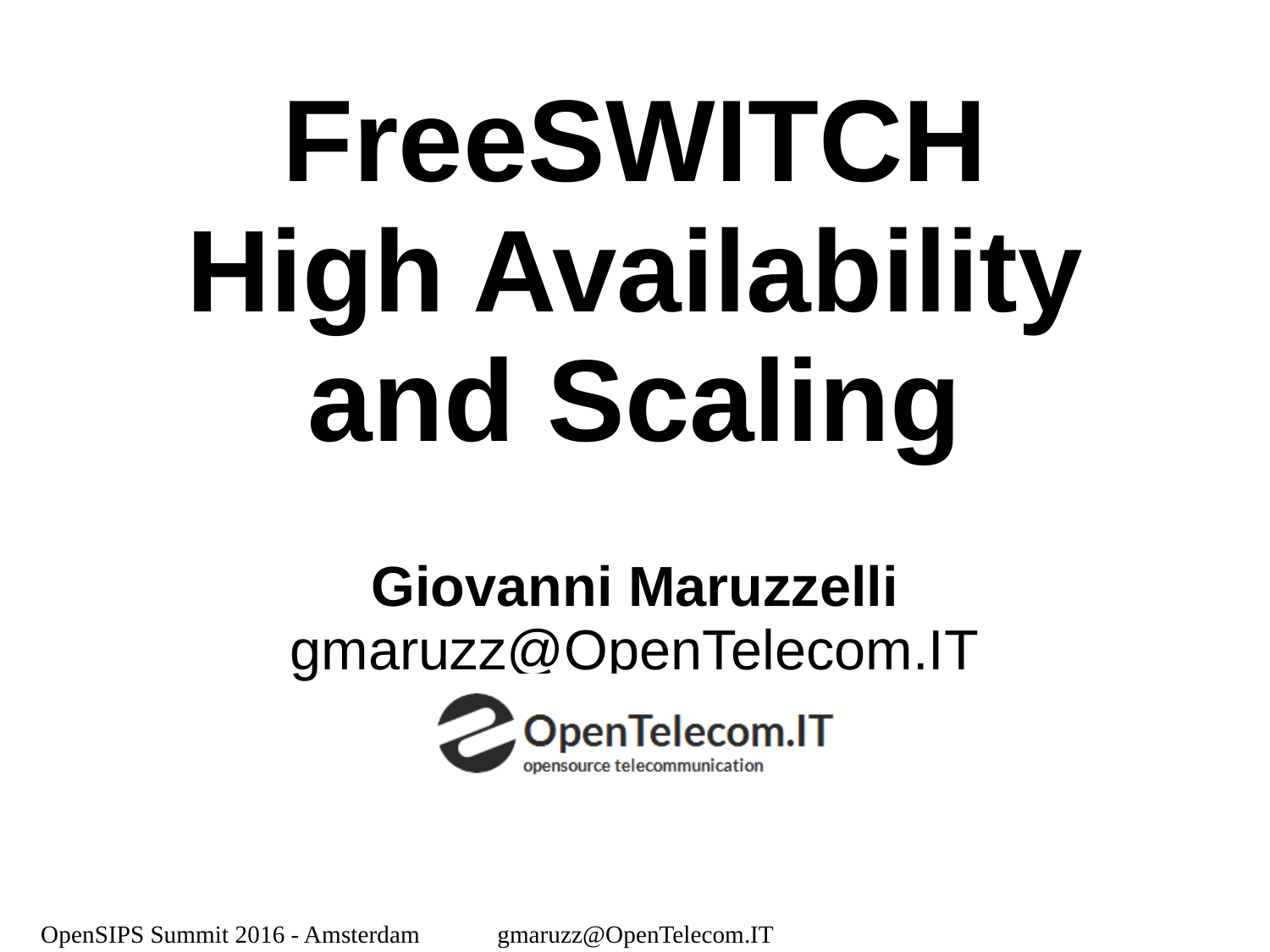# Agenda

- High Availability and Scalability
- FreeSWITCH specific requirements
- $\cdot$  HOW TO:
	- High Available SIP Proxy for Signaling Distribution and NAT Handling
	- High Available RTPProxy for Media Distribution and NAT Handling
	- High Available Database for Status Sharing and Persistence
	- High Available Filesystem for Configuration and Voice Mail Sharing
	- Many FreeSWITCH Servers Acting as One Big FreeSWITCH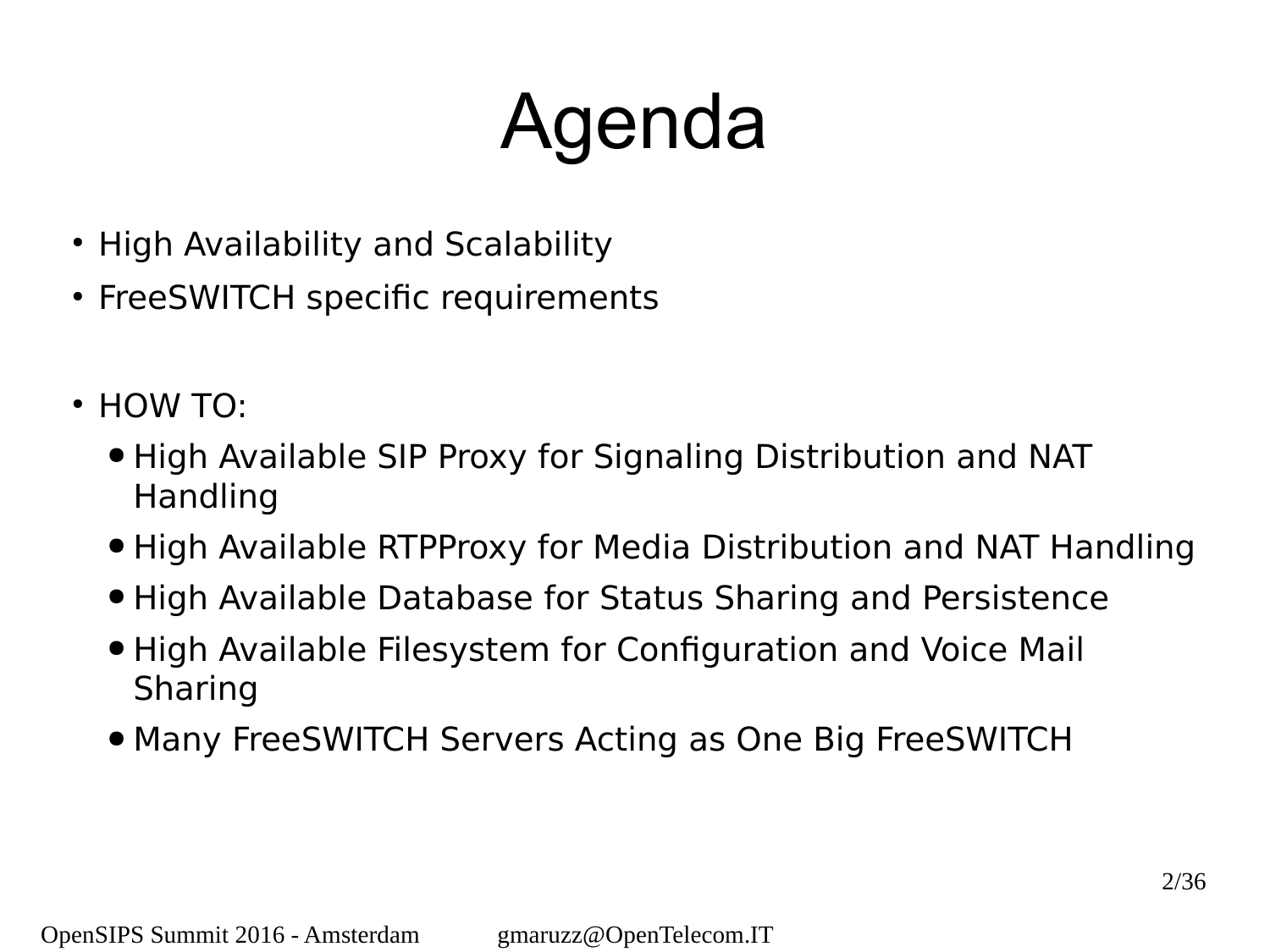#### What is your VoIP server doing?

- Signaling
- Media
- NAT traversing (eg: relaying audio)
- Registration (Location)
- NAT piercing (eg: OPTIONS)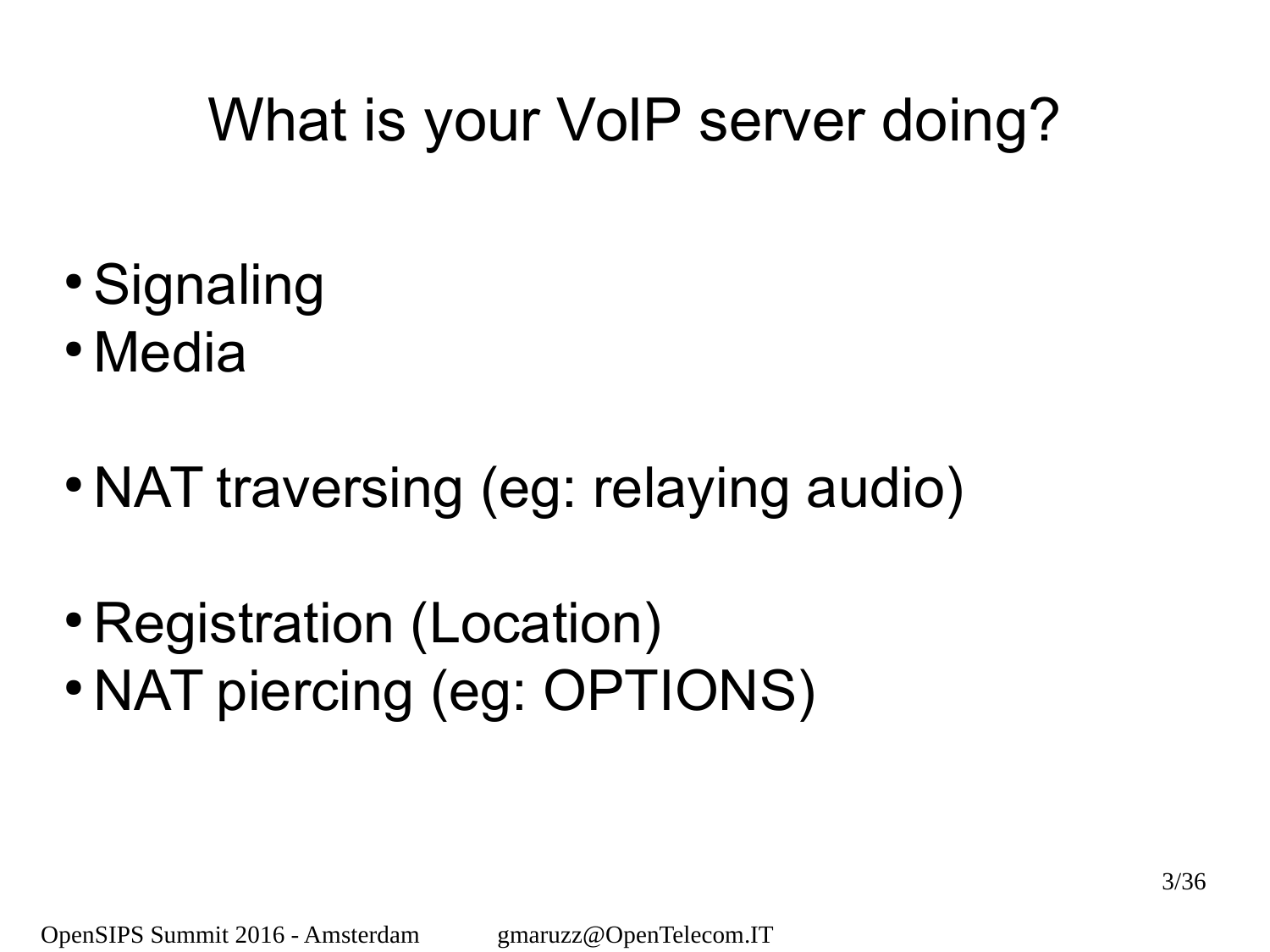# One Single FreeSWITCH

- A single FreeSWITCH:
	- Has its own Configuration
	- Keeps its own State
	- Writes and Reads Voice Mail
	- Manages NAT Handling (Media and Signaling)
	- Mixes Conference Participants' Media
	- Parks and Unparks Calls
	- Manages Queues and ACDs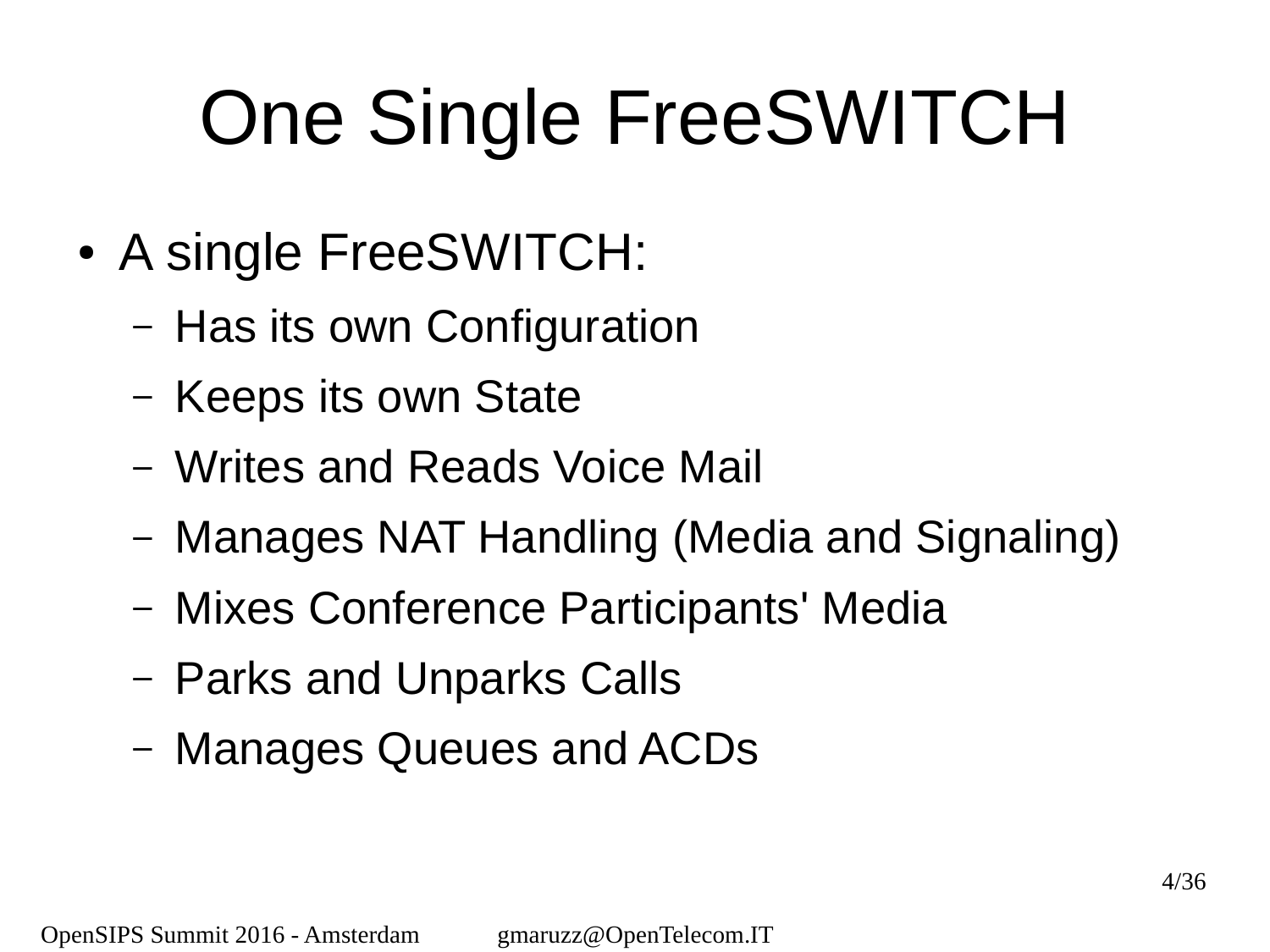### One Single FreeSWITCH

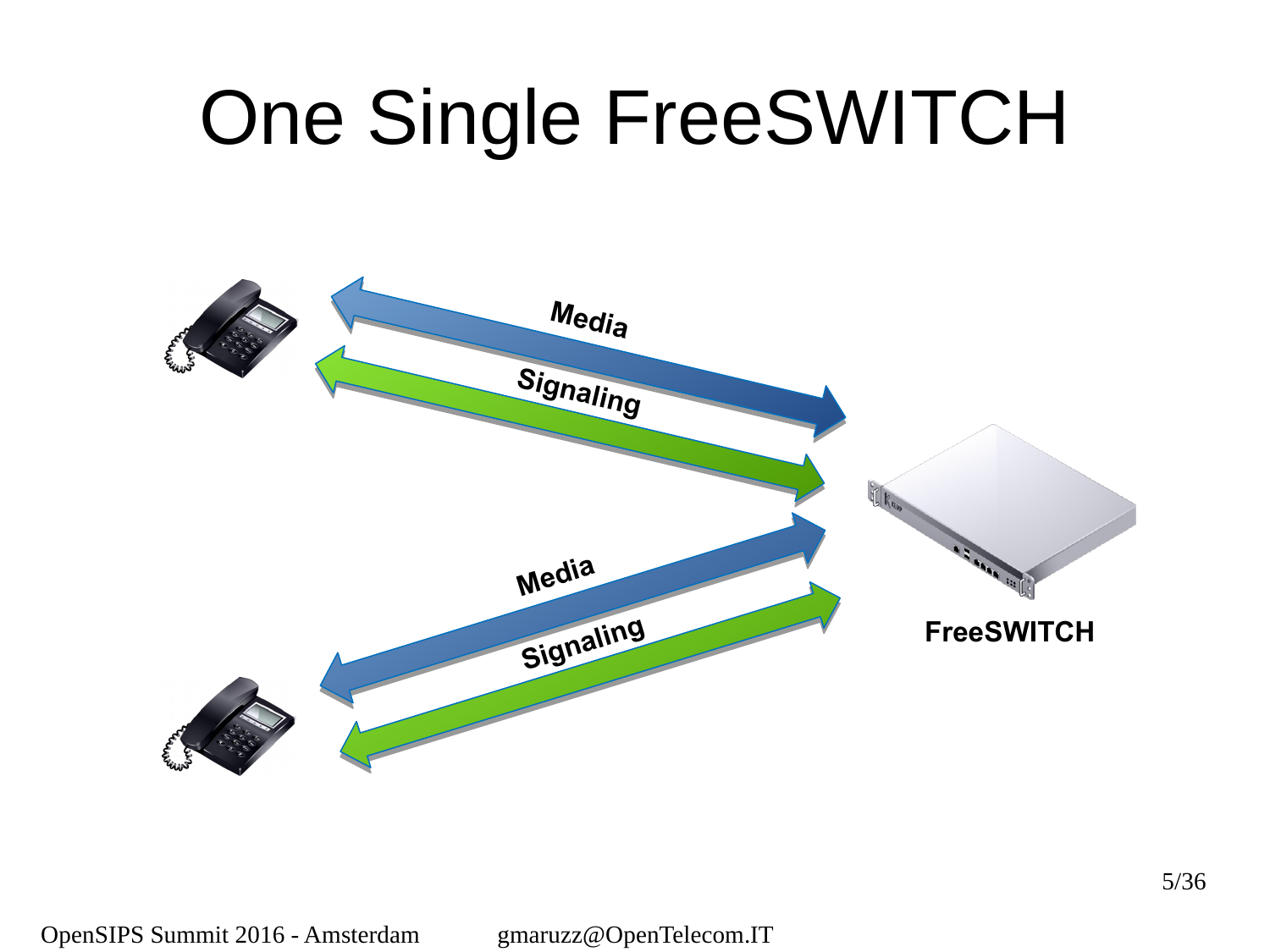### High Availability: Double it All

- LAN Switch and Cabling
- FreeSWITCH Server
	- Virtual (Floating) IP address
	- HeartBeat, Keepalived, Corosync
- File System
	- DRBD
	- Rsync
	- GlusterFS
- Database
	- On FileSystem (SQLite)
	- Master-Master (Active-Passive)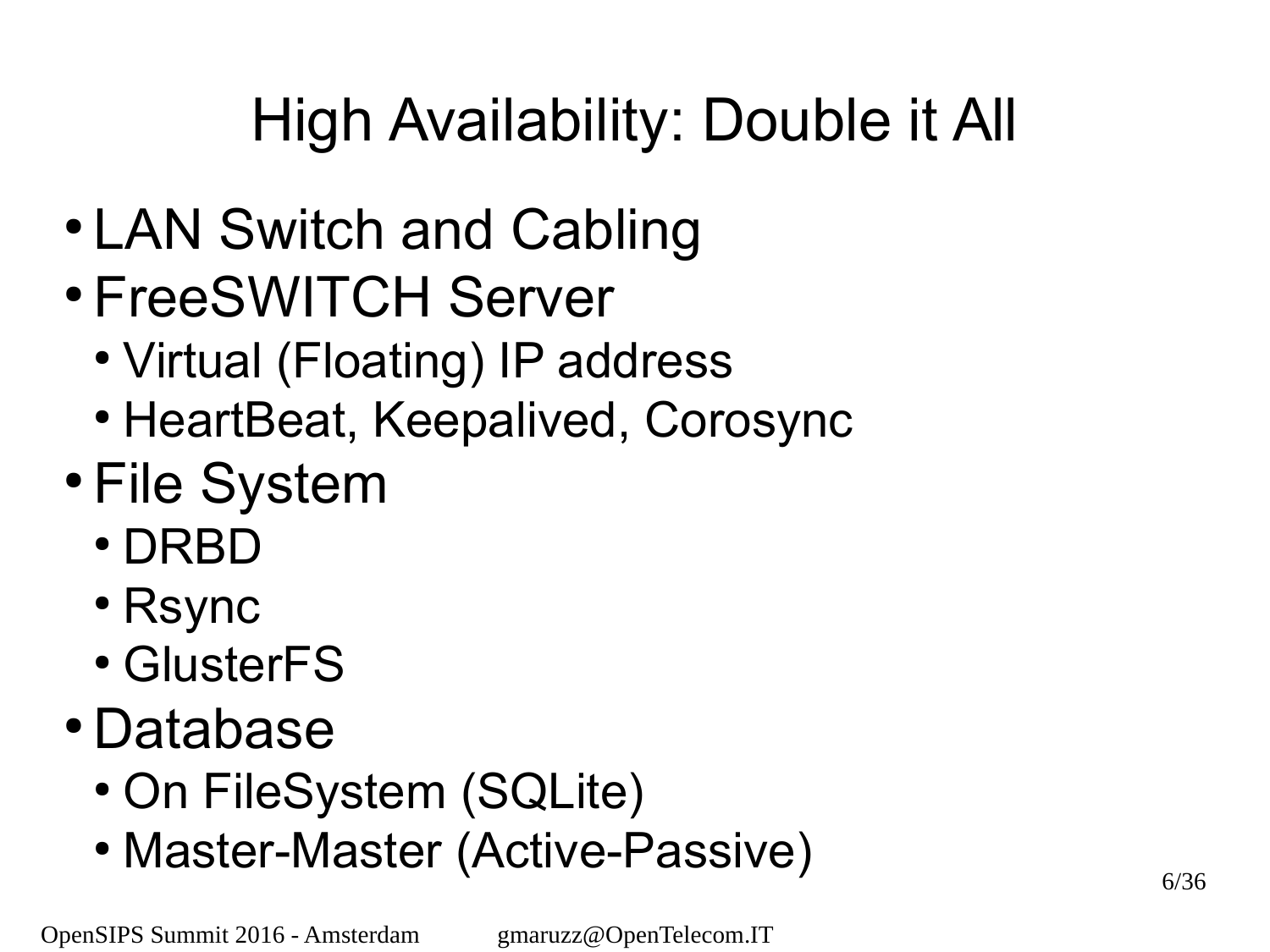- Two Single FreeSWITCHes: **ACTIVE PASSIVE**
	- Rsync or DRBD or GlusterFS:
		- Has its own Configuration
		- Keeps its own State
		- Writes and Reads Voice Mail
	- Manages NAT Handling (Media and Signaling)
	- Mixes Conference Participants' Media
	- Parks and Unparks Calls
	- Manages Queues and ACDs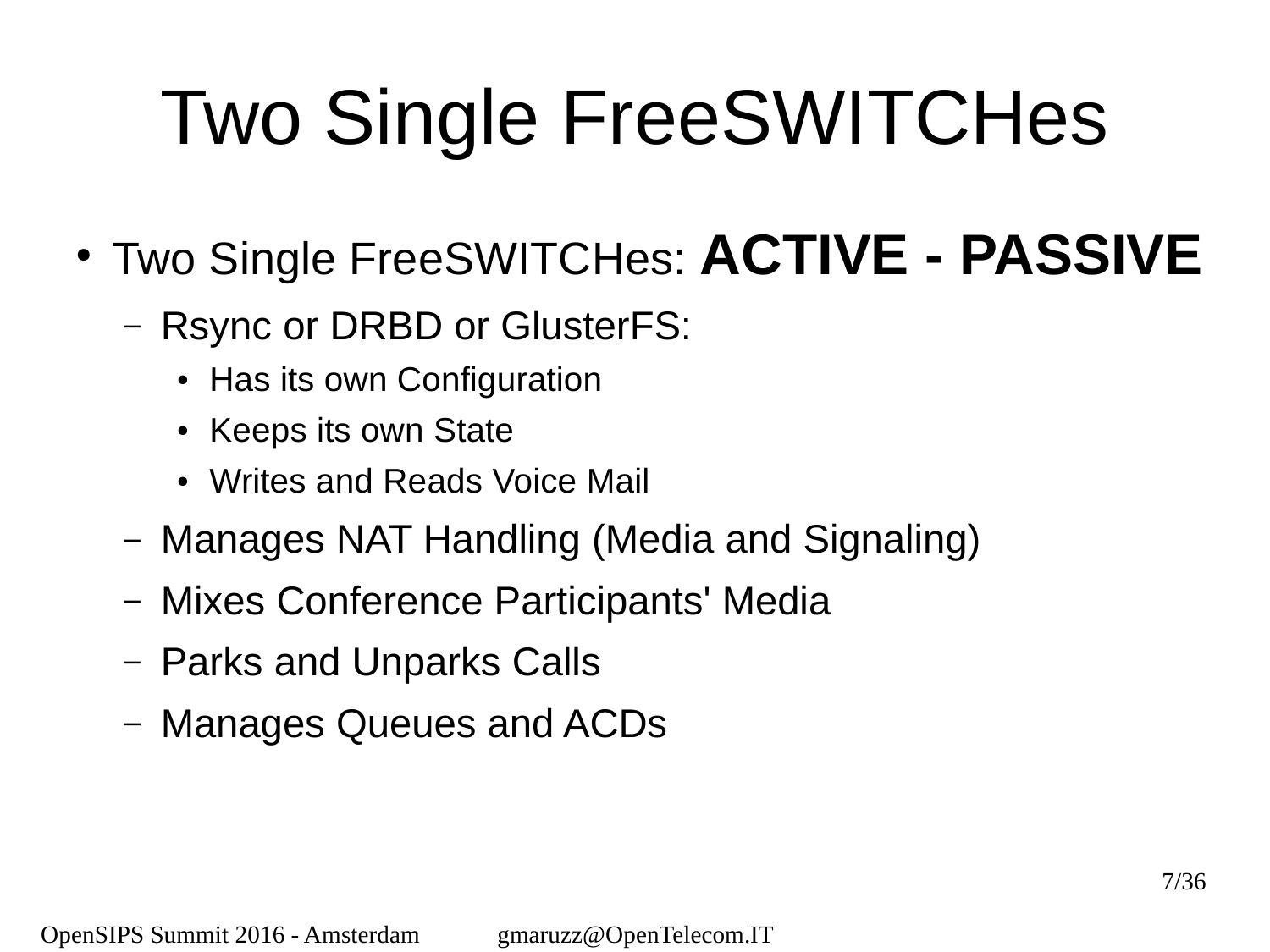

gmaruzz@OpenTelecom.IT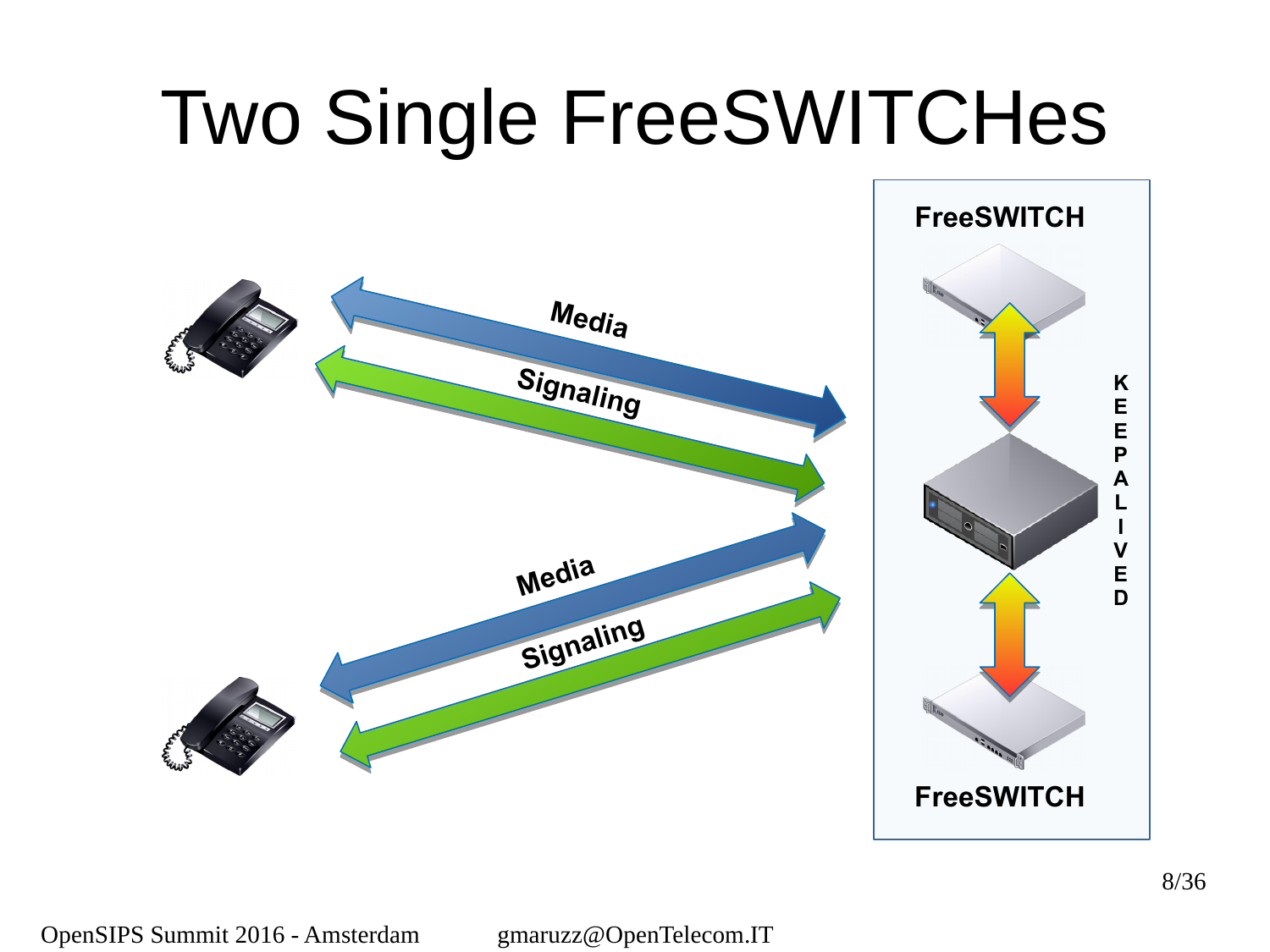- One FS Machine is **Constantly IDLE**
- $\cdot$  BIG FS IDLE = \$\$\$
- After a while you don't know if it will work at all
- You will probably start using the IDLE machine for some small things, and then…
- Scales Only Vertically = \$\$\$\$\$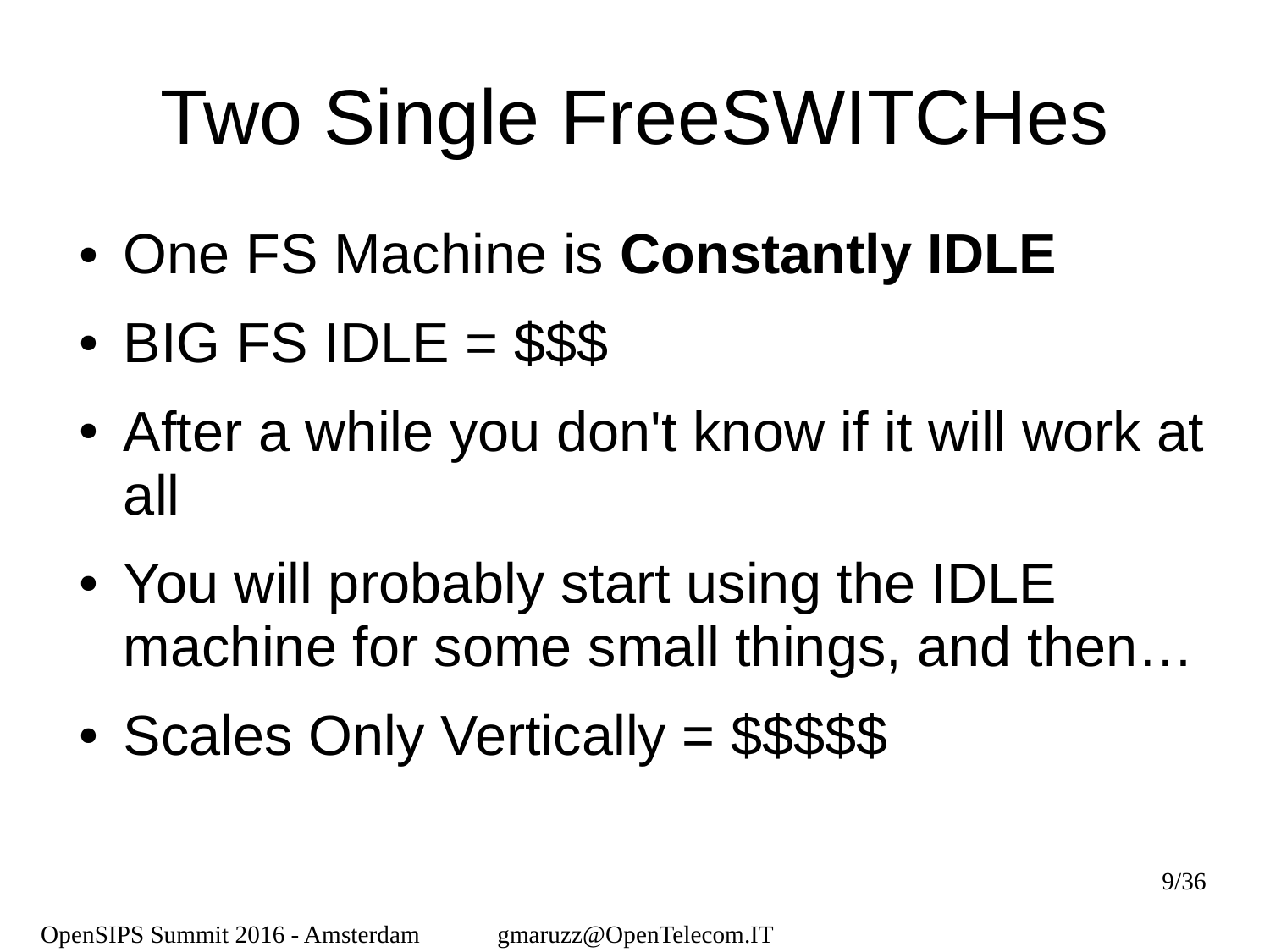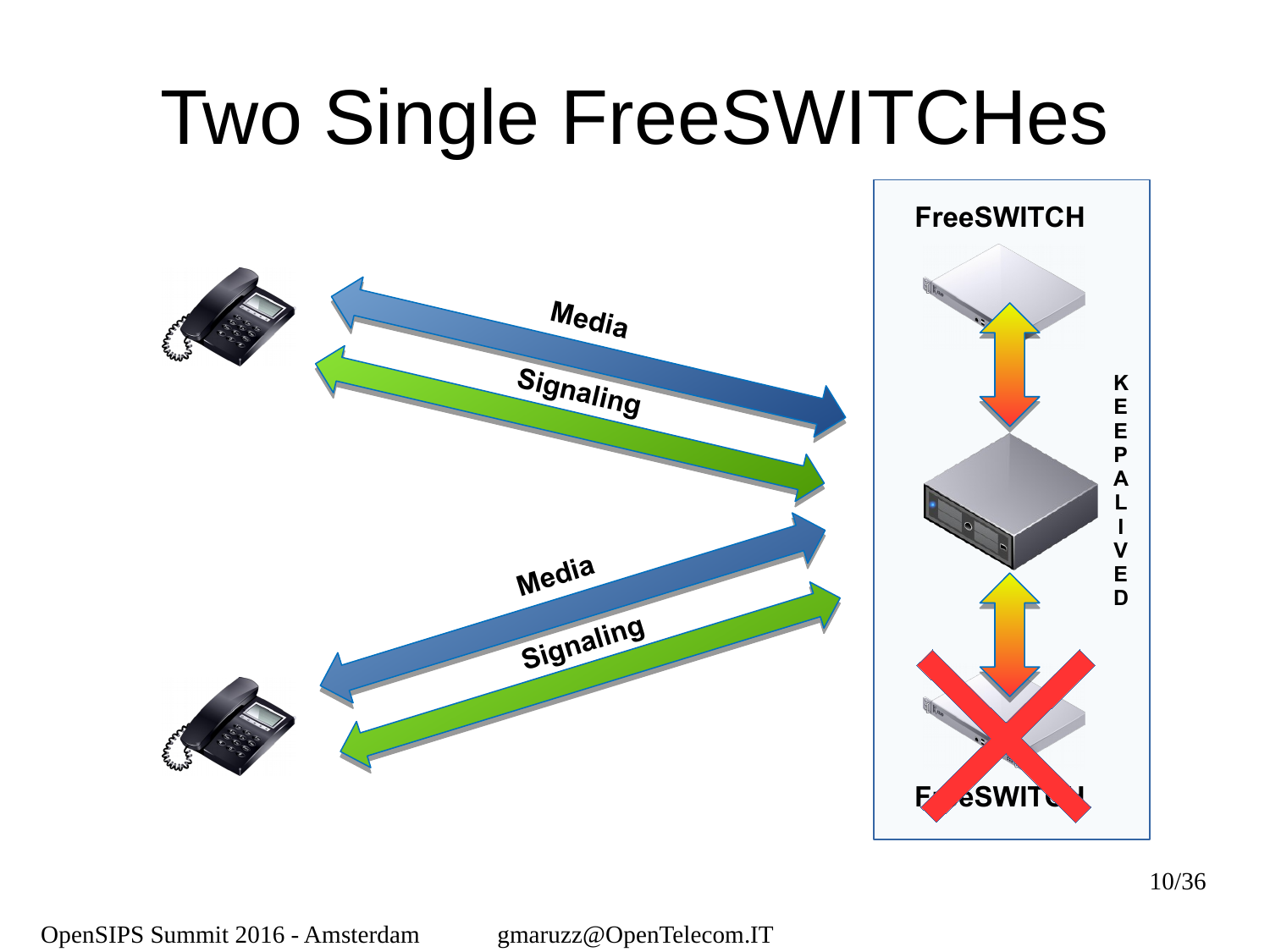#### Horizontal Scalability

- Distribute requests on two or more resources:
	- Registrations
	- Calls
	- Transcoding
	- Voice Mail
	- PSTN Termination and/or Origination
	- Audio Conferencing
	- Video Muxing
	- IVR
	- Web Pages
	- Web Sockets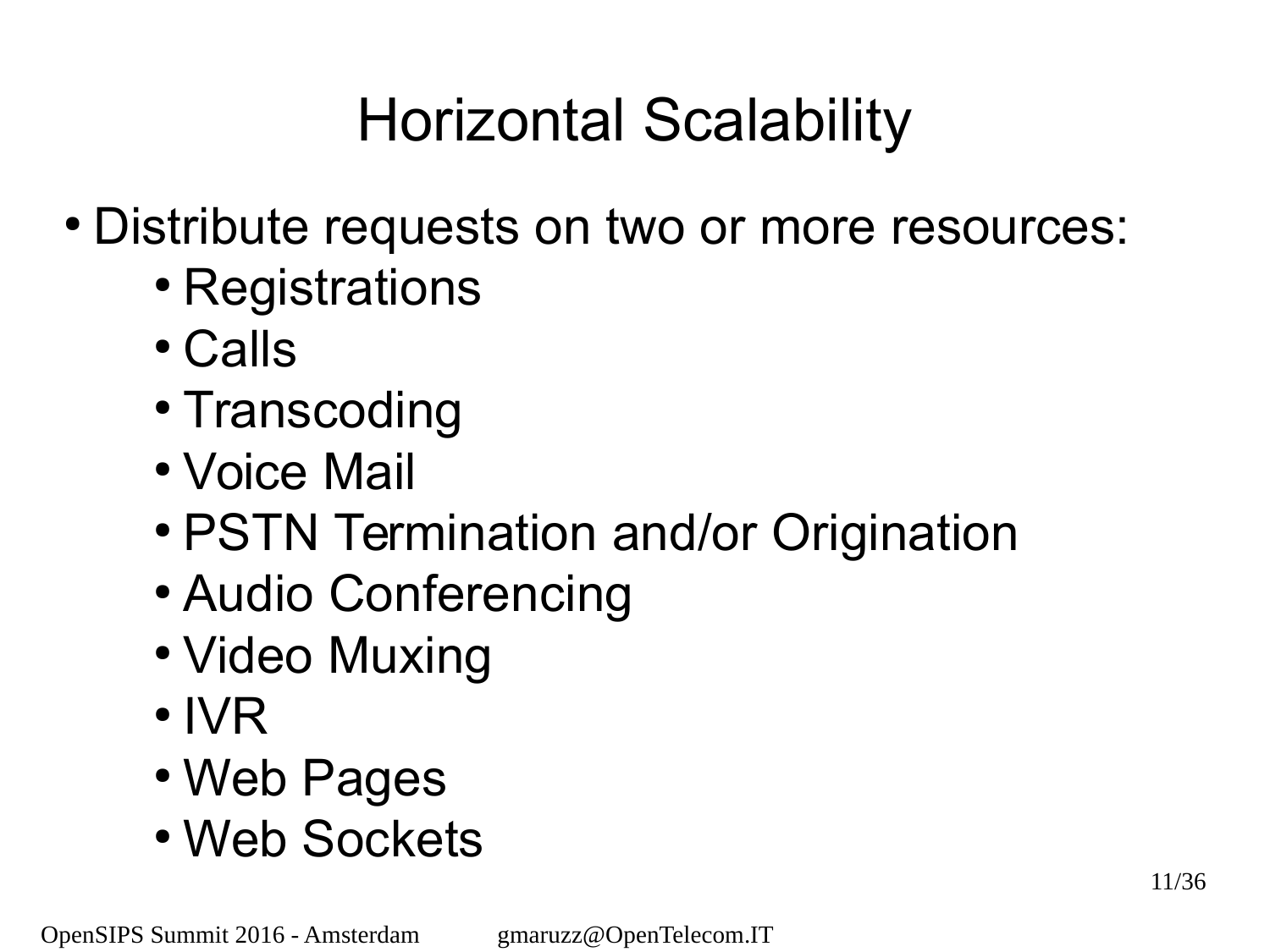# Many FreeSWITCHes as ONE

● ALL FreeSWITCH Boxes are **ACTIVE**

(and most other boxes are too)

- HA Database:
	- Keeps its own State
- Distributed FileSystem:
	- Has its own Configuration
	- Writes and Reads Voice Mails
- HA Load Balancers and Proxies:
	- Manages NAT Handling (RTP Media and SIP Signaling)
- Partitioning (with Failover):
	- Mixes Conference Participants' Media
	- Parks and Unparks Calls
	- Manages Queues and ACDs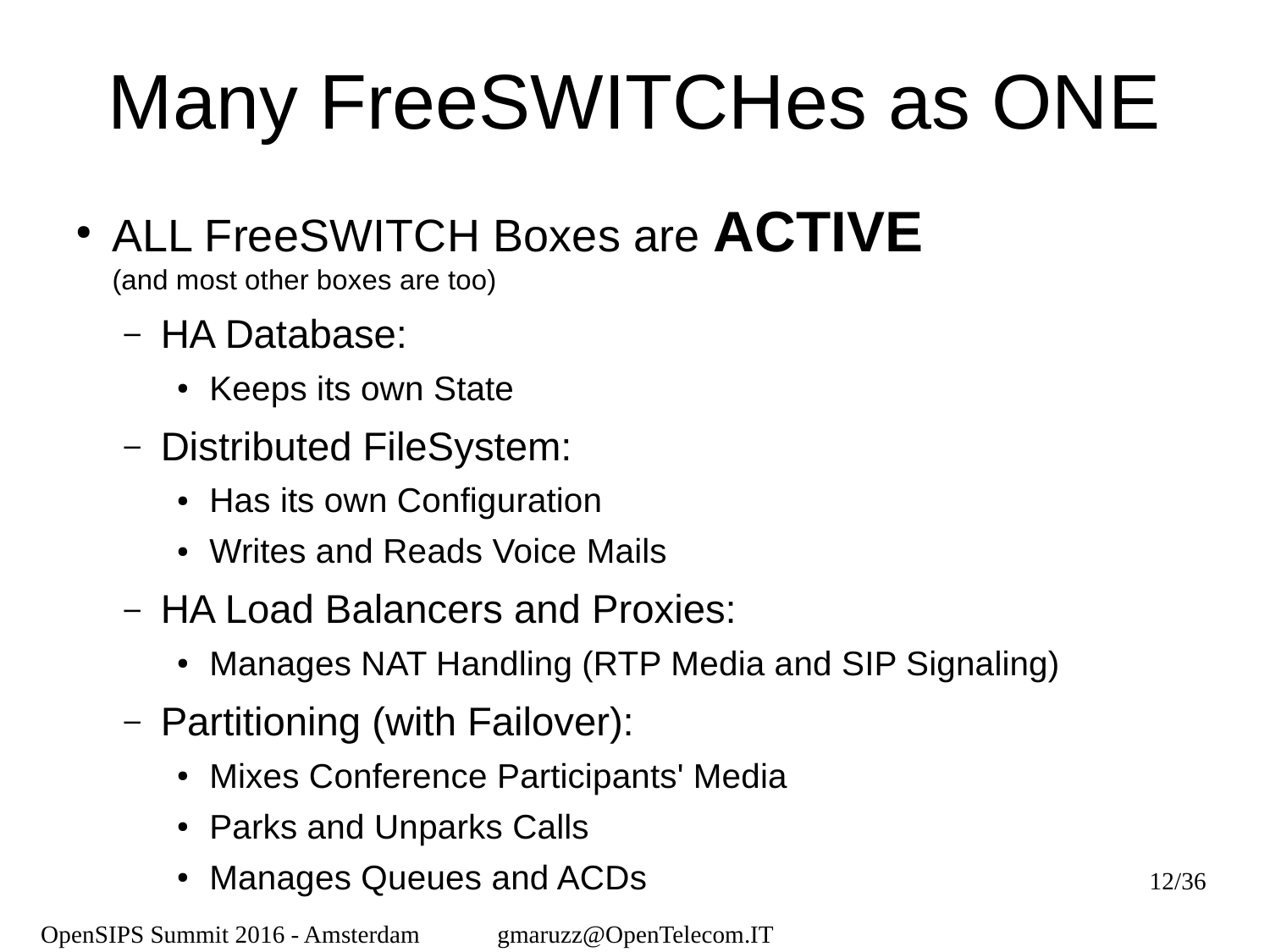

OpenSIPS Summit 2016 - Amsterdam

gmaruzz@OpenTelecom.IT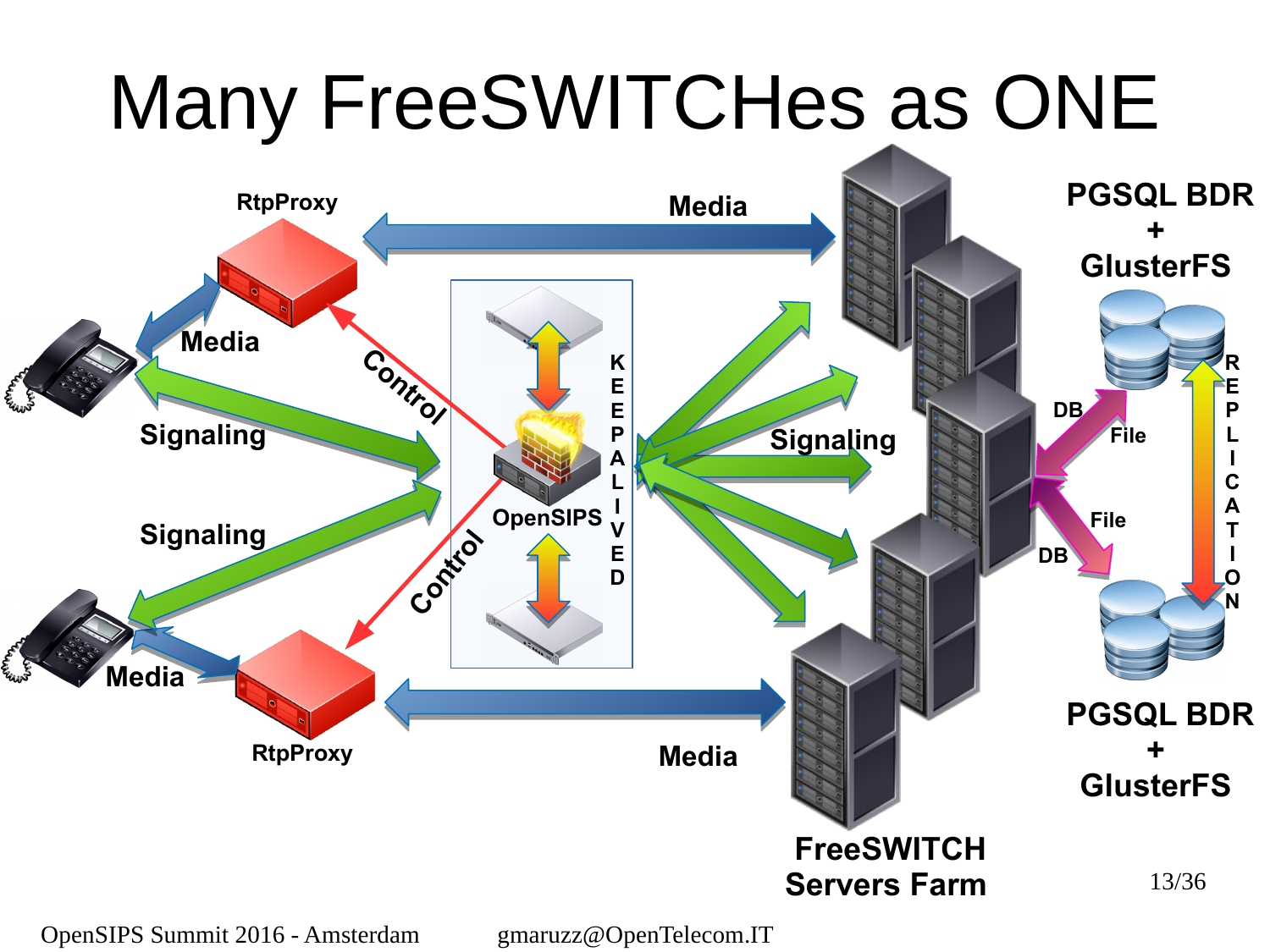### Many FreeSWITCHes as ONE

- One Load Balancer is **Constantly IDLE**
- LITTLE LB IDLE = ¢¢¢
- All is constantly exercised
- Scales Horizontally  $=$   $\phi \phi \phi$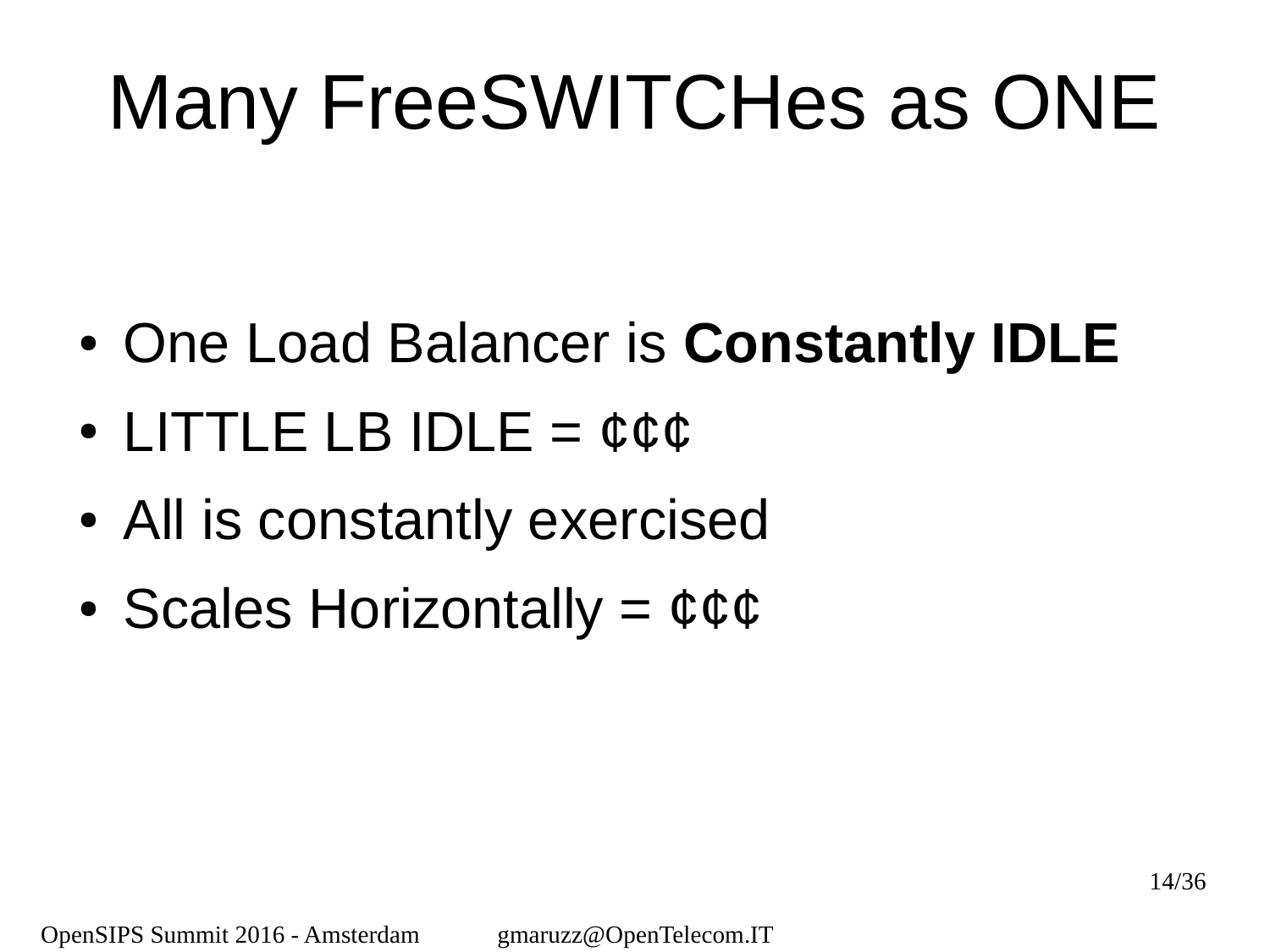

OpenSIPS Summit 2016 - Amsterdam

gmaruzz@OpenTelecom.IT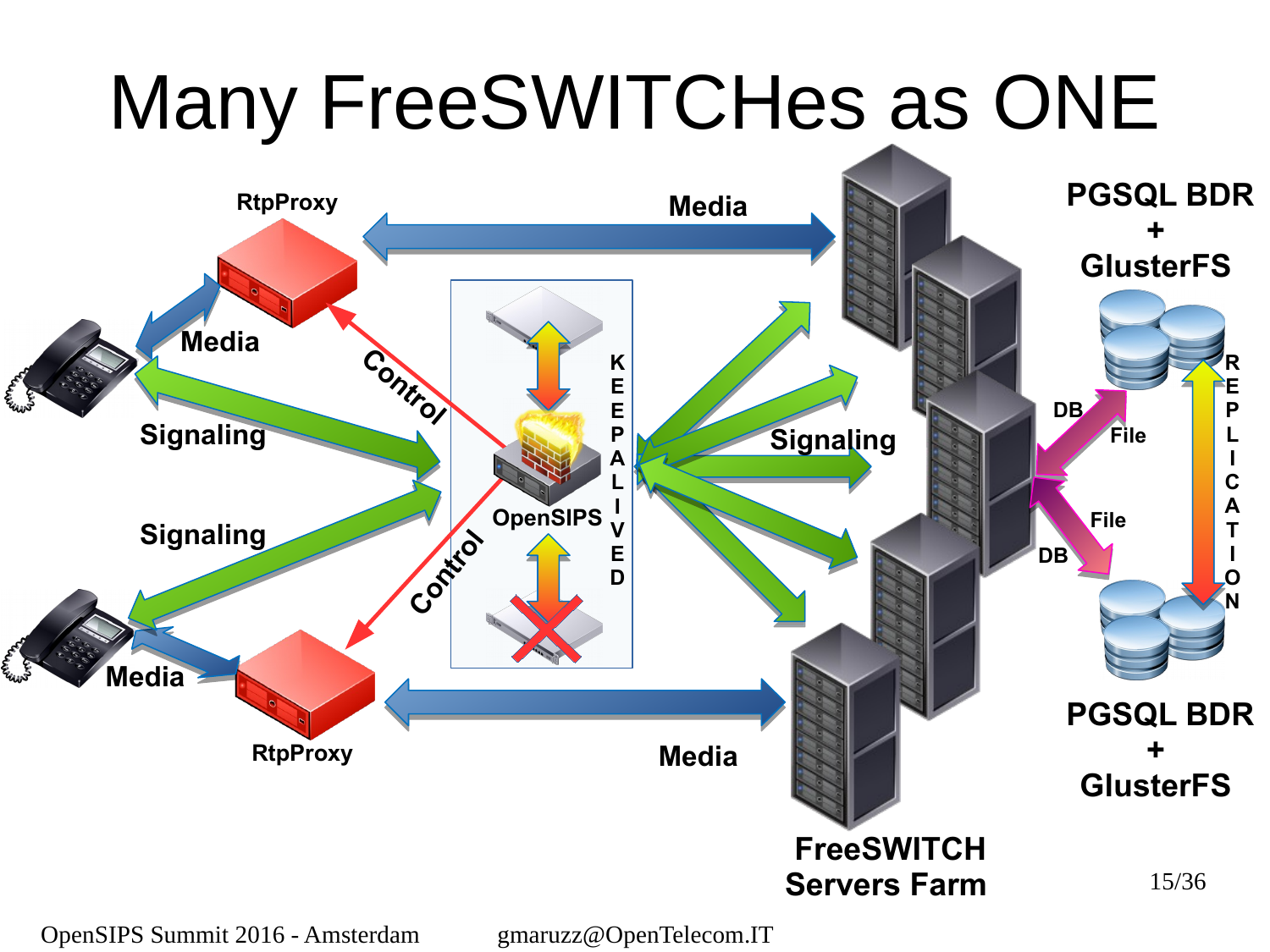### IPv4 SIP Location and NAT

- Client is behind NAT
- Client sends from its own IP:port a REGISTER request to Location Server IP:port, and in doing so it opens a pinhole in the NAT, waiting for server's answer
- NAT pinhole is only able to receive packets from same IP:port couple (Client/Server) it was open by, and for a limited period of time (30 seconds?)
- Location Server sends periodically from same IP:port an OPTIONS message to Client IP:port, Client answers, and in doing so it maintains the pinhole open (FS sends each 23 secs)
- 16/36 • When there is an incoming call for Client, Server sends the INVITE from same IP:port to Client IP:port

OpenSIPS Summit 2016 - Amsterdam

gmaruzz@OpenTelecom.IT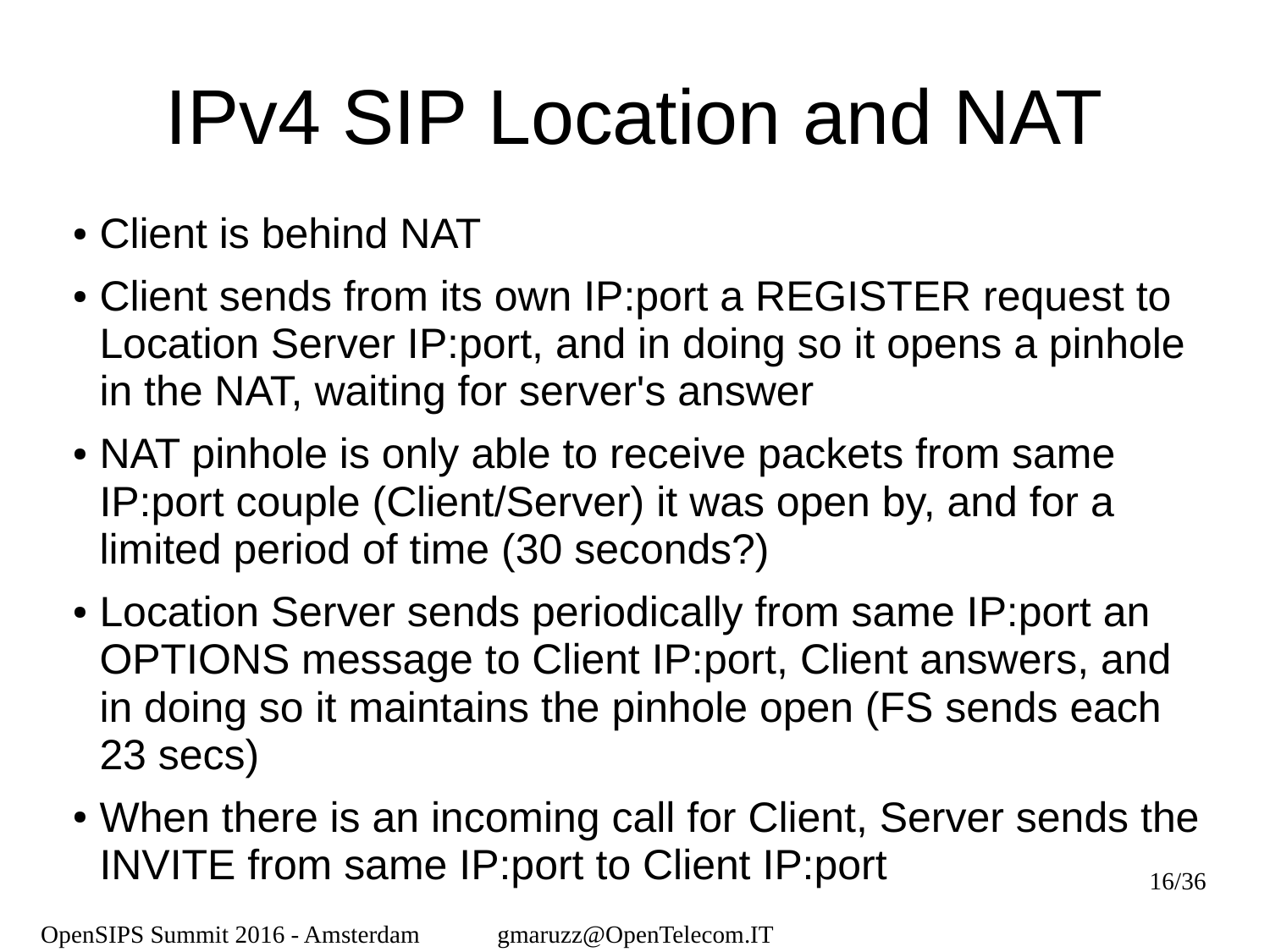### Where to put the REGISTRAR (Location Server)

- ON LB (OPENSIPS) MACHINE, directly interacting with Clients
	- REGISTER and NAT Keepalive (OPTIONS, NOTIFY) are high volume, low load transactions
	- One robust box (in active-passive HA) will be able to serve tens of thousands clients
- ON FREESWITCH MACHINES, load balanced by LB
	- FreeSWITCHes act as registrars, load balanced, all using the same database
	- This is the closest to ONE FREESWITCH machine
	- This topology scales indefinitely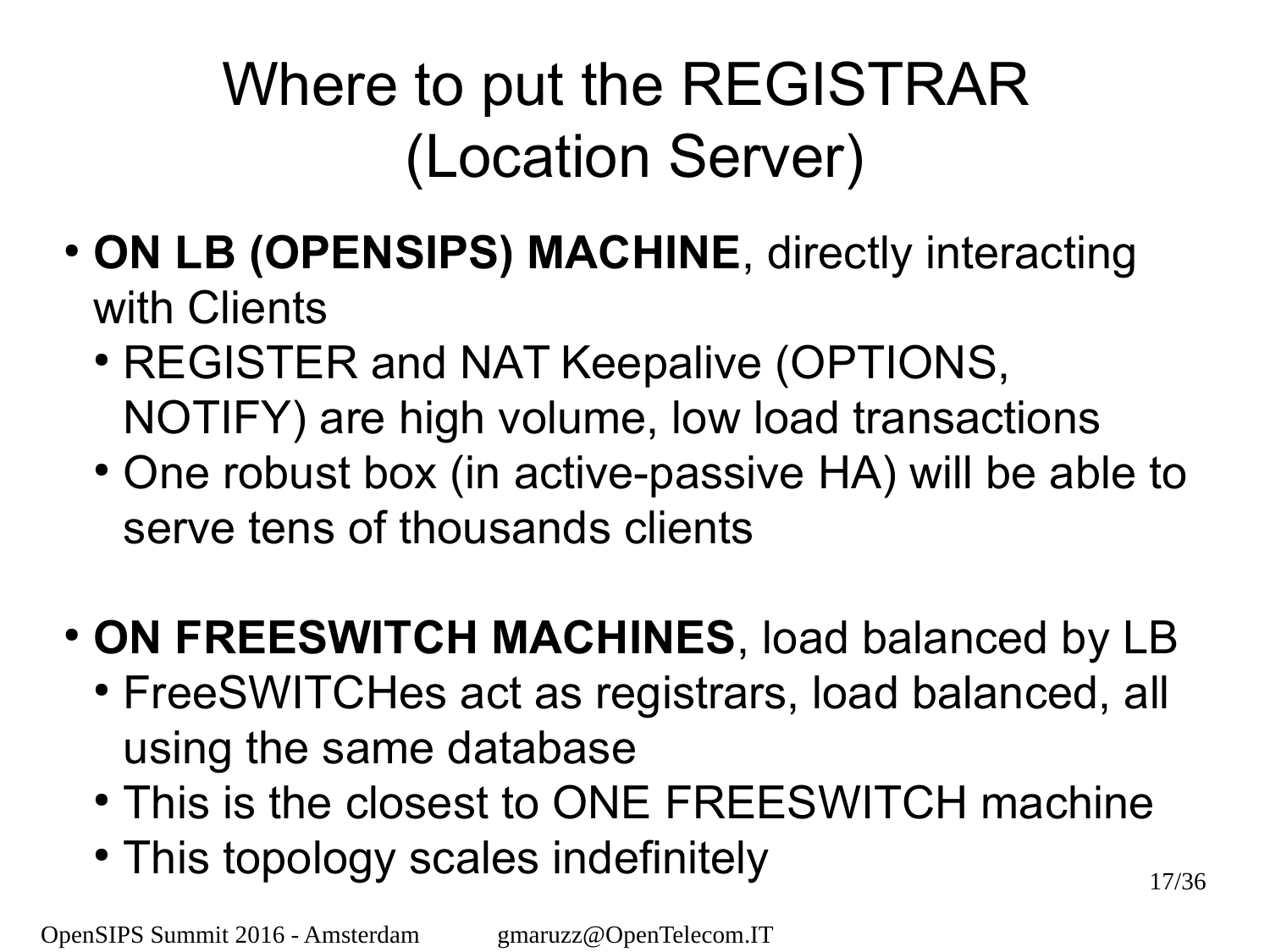### Load Balancing and Proxies

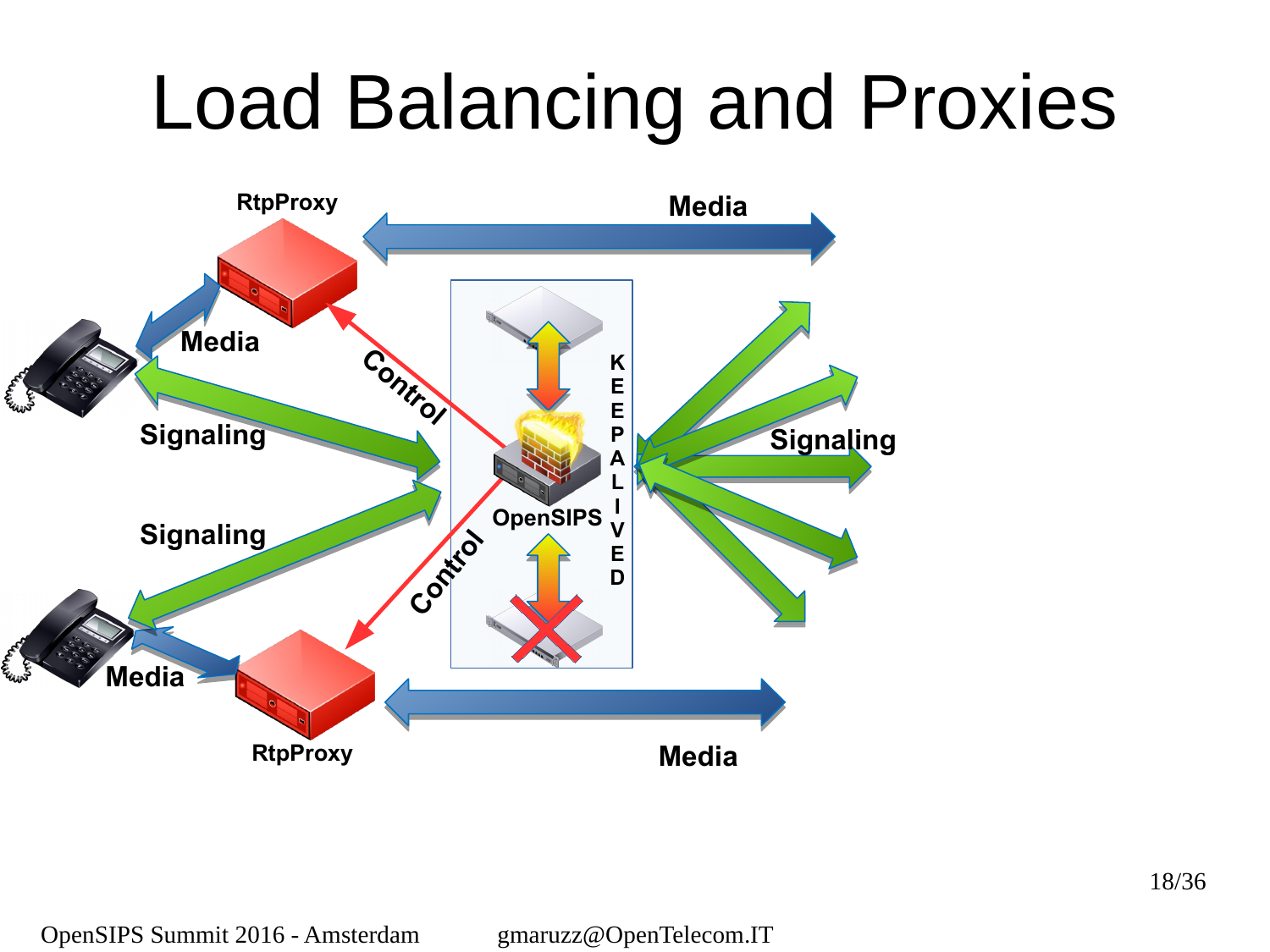### Call Distribution: DISPATCHER & LOAD BALANCER

- OpenSIPS can use Dispatcher module for relaying (or forwarding – stateless mode) requests to multiple boxes using "static" algorithms (eg: round robin, or weighted)
- For "dynamic" algorithms, that take care of actual number of active calls, OpenSIPS uses LoadBalancer module
- Both modules, and all algorithms, are able to "ping" destinations, retry on failed destination, disable the failed box from list, and re-enable it when is back in order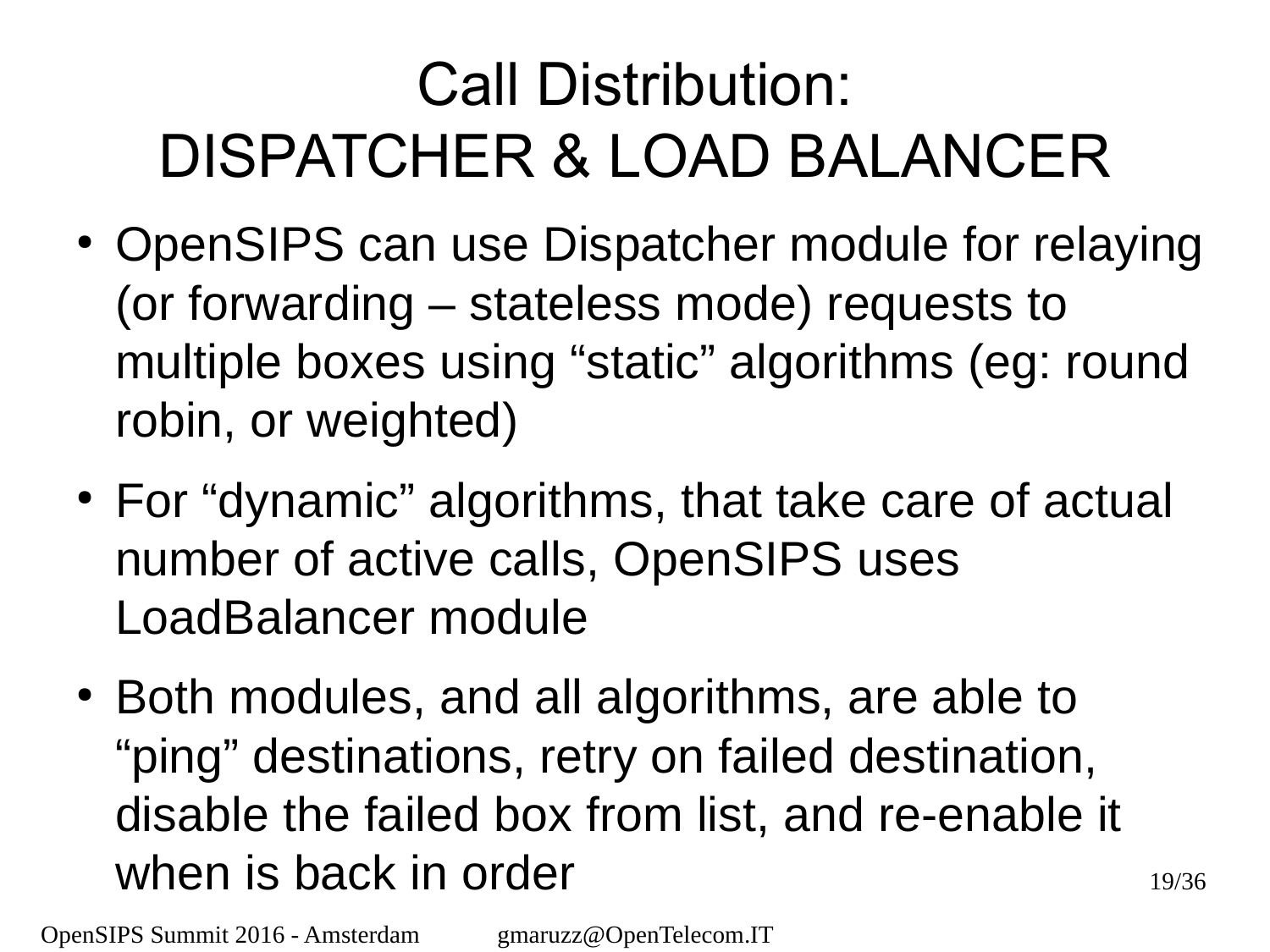#### Call Distribution: KEEPALIVED

- Keepalived is a simple way to move a "Virtual" IP address from one Load Balancer server to another
- Virtual IP address will be the only published and accessed address
- Keepalived will check OpenSIPS is alive and working (eg, with sipsak) on the "primary" load balancer. If primary has failed, Virtual IP address will be moved to "secondary" (or "standby") load balancer
- All other machines (clients, FS servers, etc) will not perceive any change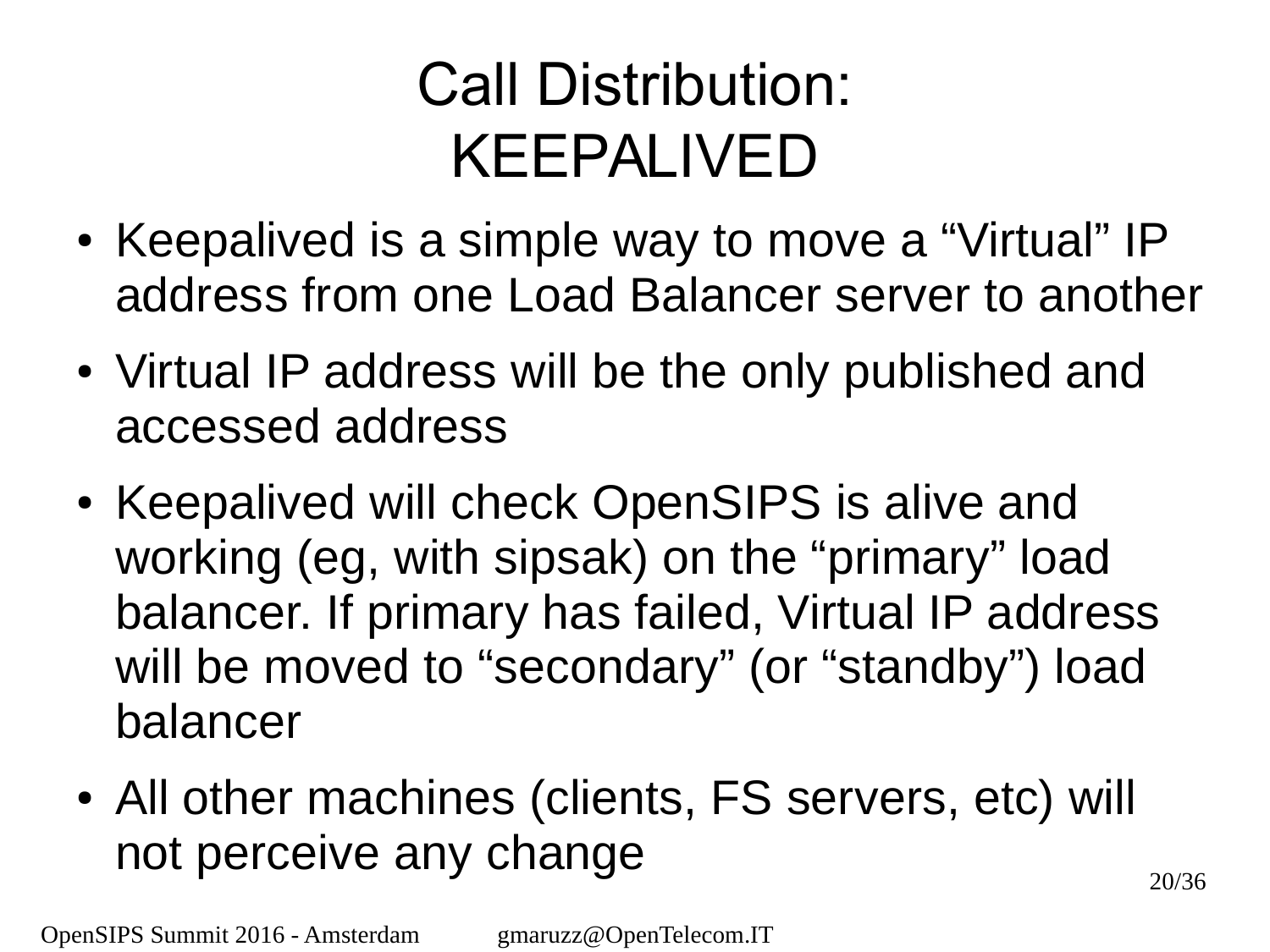### NAT Traversing - Media Relaying

- There are special cases of clients behind NATs that cannot directly sends packets to each other. In those cases ONLY way for them to communicate is via the mediation of a server
- Also, you need to relay media in any case, if you're load balancing servers that are not directly reachable from clients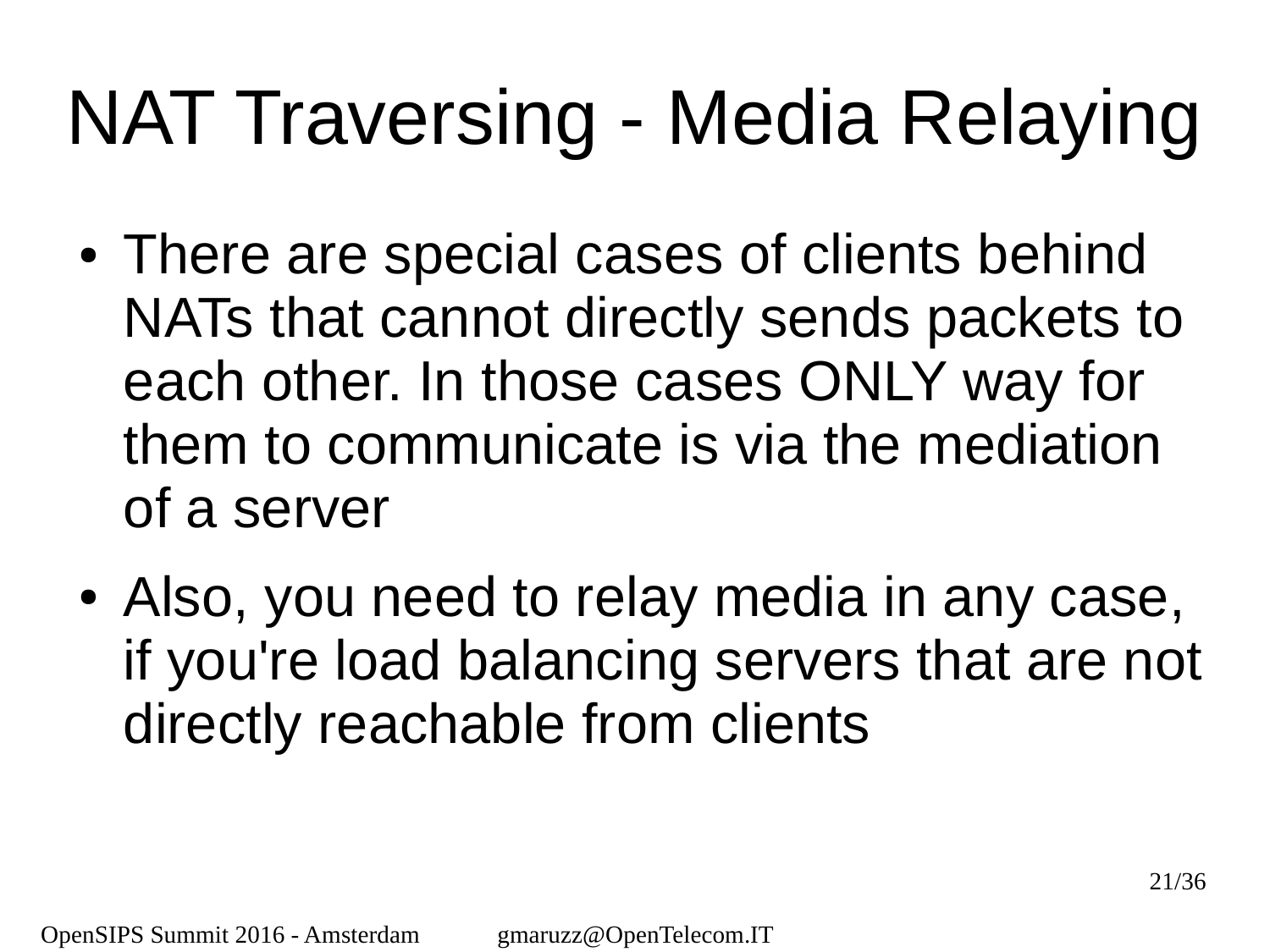### Media Relaying

- OpenSIPS is a SIP signaling proxy, has nothing to do with media flow, it does not touch RTP
- It can modify SIP headers, and SDP bodies, so clients behind restrictive NATs will use a third party as a relay, and it can pass commands to that relay (eg: so the relay knows which client must be relayed to which)
- Original relay software is "Rtpproxy"
- More recent and advanced (eg: kernel space, etc):
	- Rtpengine (webrtc)
	- Mediaproxy
- All of them can scale indefinitely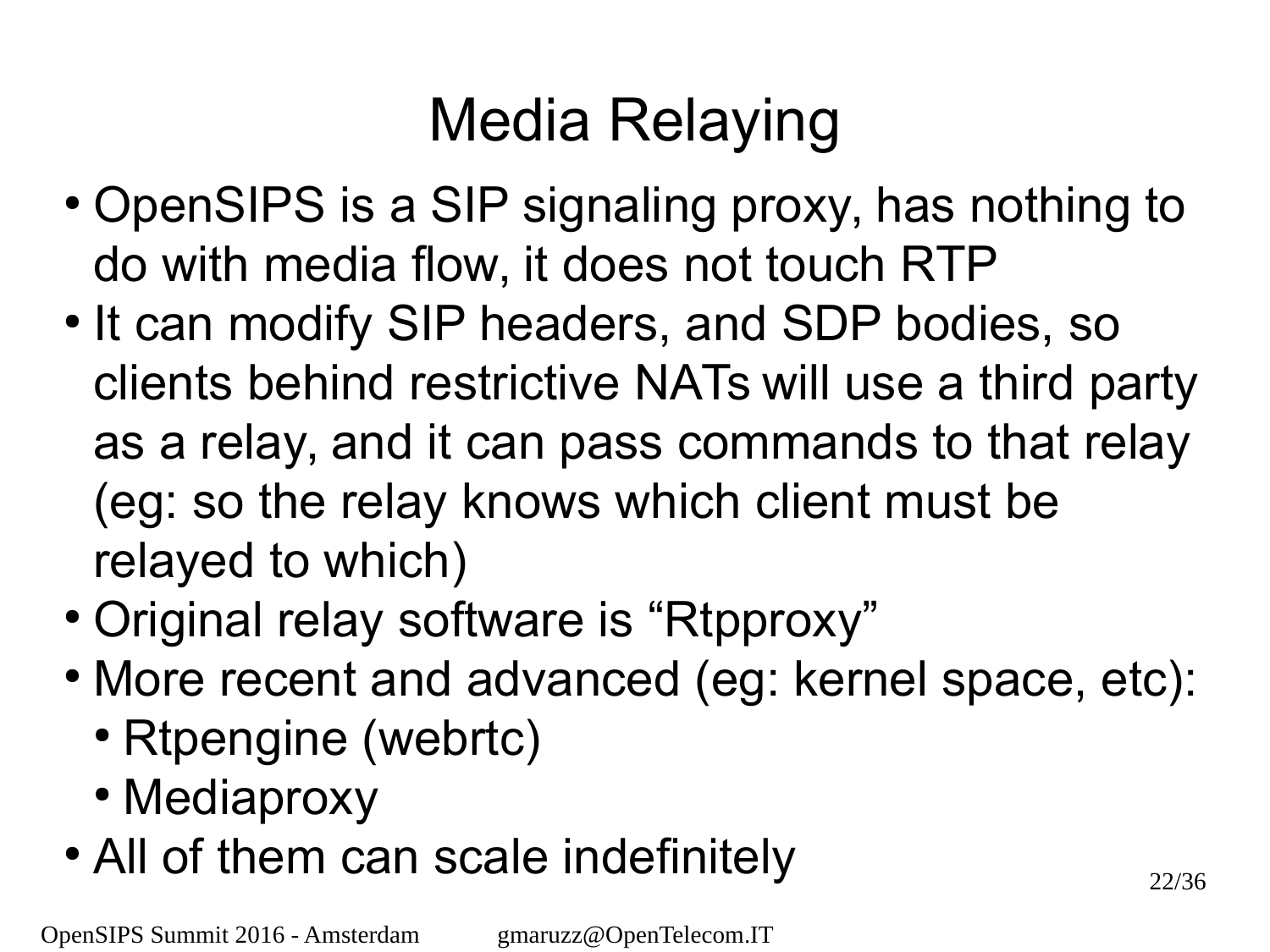Adapted from: <https://txlab.wordpress.com/tag/xlab1/> pass-through proxy by Stanislav Sinyagin

```
route {
         force rport();
         if (|\overline{ds} \text{ is in } list("§si", "§sp"))\mathbf{f}# SIP request packet client->backend
              if( !loose route() )€
                   if (!ds select dst("1","0"))
                   \mathcal{F}send reply("500", "No Destination available");
                       exit;
                   <sup>T</sup>
              }
              if (nat uac test("19")) {
                   if (method=="REGISTER") {
                       fix nated register();
                   } else \{fix nated contact();
                   \mathcal{F}Ł
              add path received();
         \mathcal{F}else
         \mathbf{f}# SIP request packet backend->client
              loose route();
         <sup>T</sup>
         if (method=="INVITE") {
                rtpproxy engage("cw");
         record route();
         t relay();
onreply route {
         if (!ds is in list("$si", "$sp"))
         €
              # SIP reply packet client->backend
              fix_nated_contact();
    return(1);163, 1
```
Bot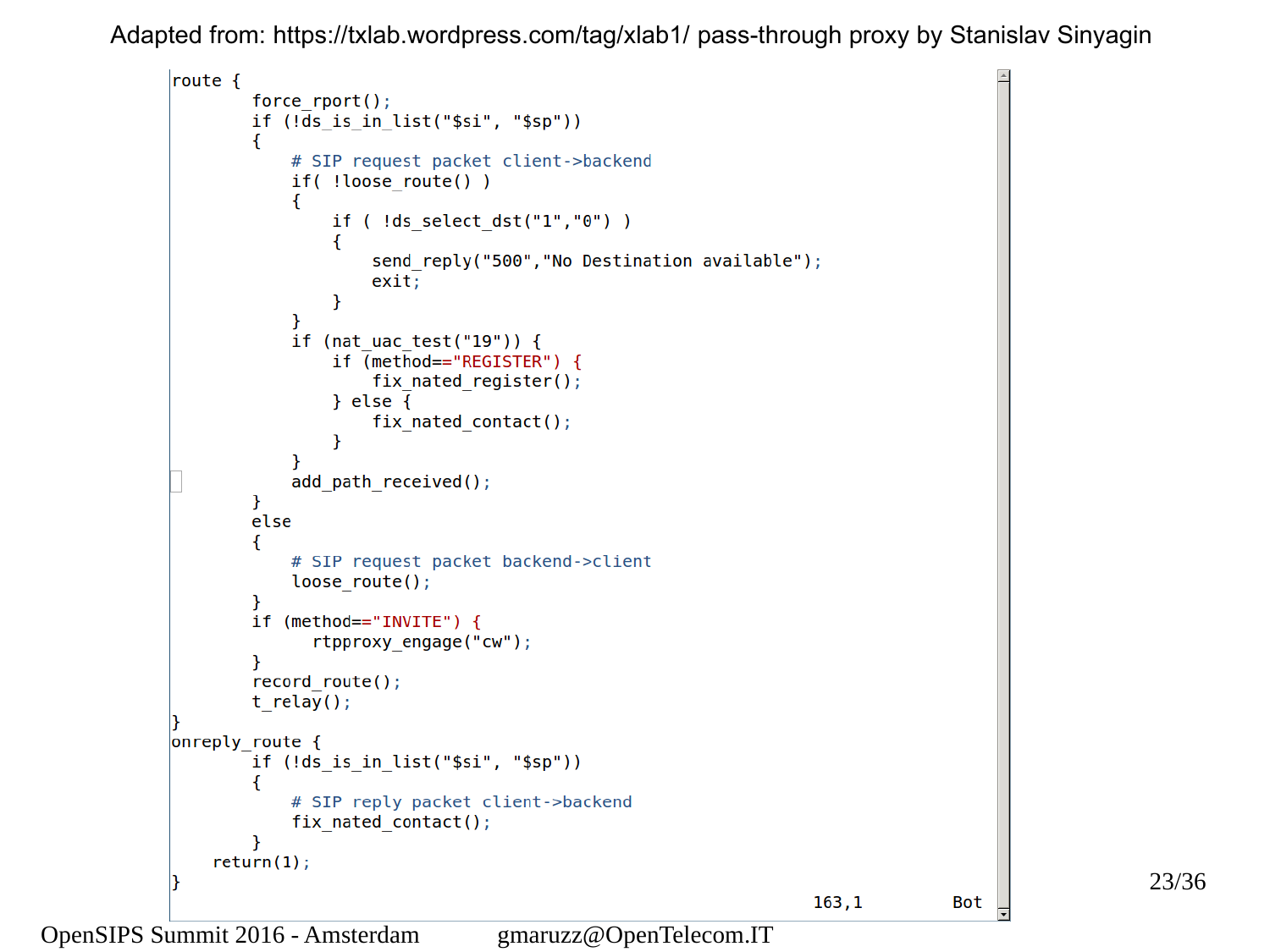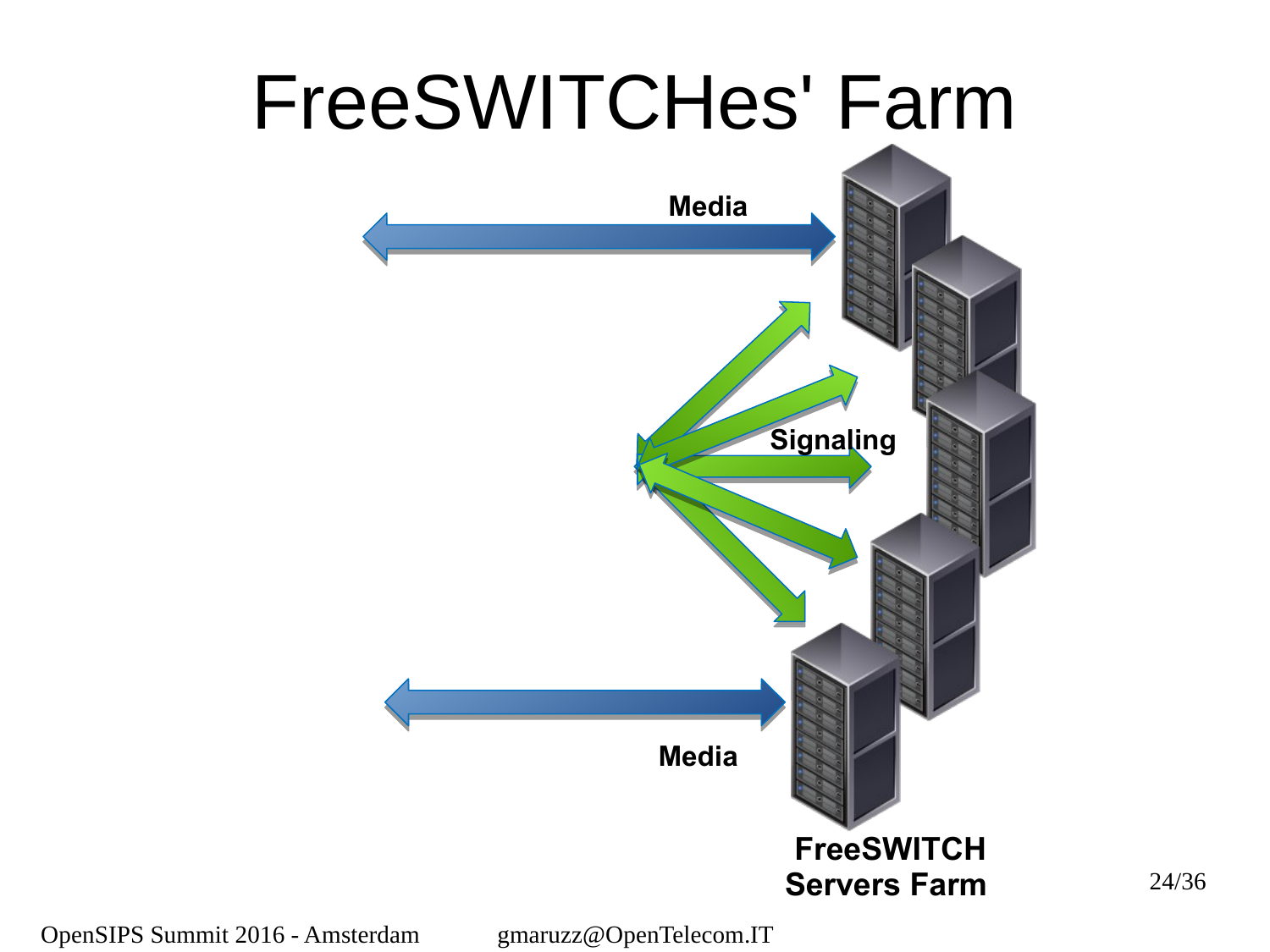- FreeSWITCH uses an internal database to keep state and persistance about SIP registrations, call states, etc
- By default, that database is kept on SQLite files in a local directory
- With PGSQL in CORE, and by setting mod sofia, all the FS guts will reside in a remote PostgreSQL, shared by many FSes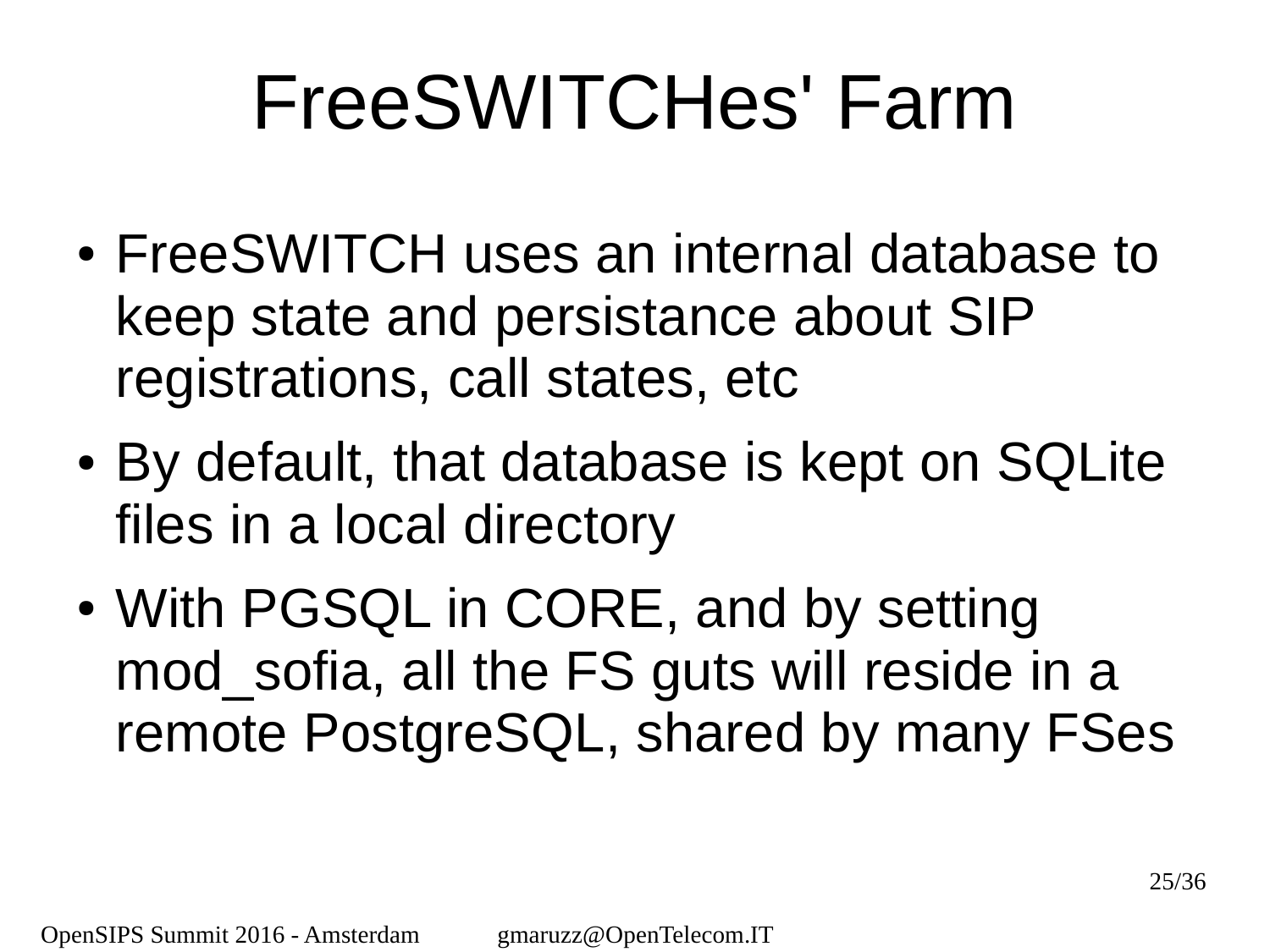# fix core-dsn vi /etc/freeswitch/autoload configs/switch.conf.xml <param name="core-db-dsn" value="pgsql://hostaddr=127.0.0.1 dbname=free switch user=postgres port=10001 password='' options='-c client min messa  $qes = NOTICE'$ " /> # fix sofia-dsn vi /etc/freeswitch/sip profiles/internal.xml <param name="odbc-dsn" value="pgsql://hostaddr=127.0.0.1 port=10001 dbna me=freeswitch user=postgres password='' options='-c client min messages= NOTICE' application name='freeswitch'"  $/$  $638, 0 - 1$ 31% 26/36

OpenSIPS Summit 2016 - Amsterdam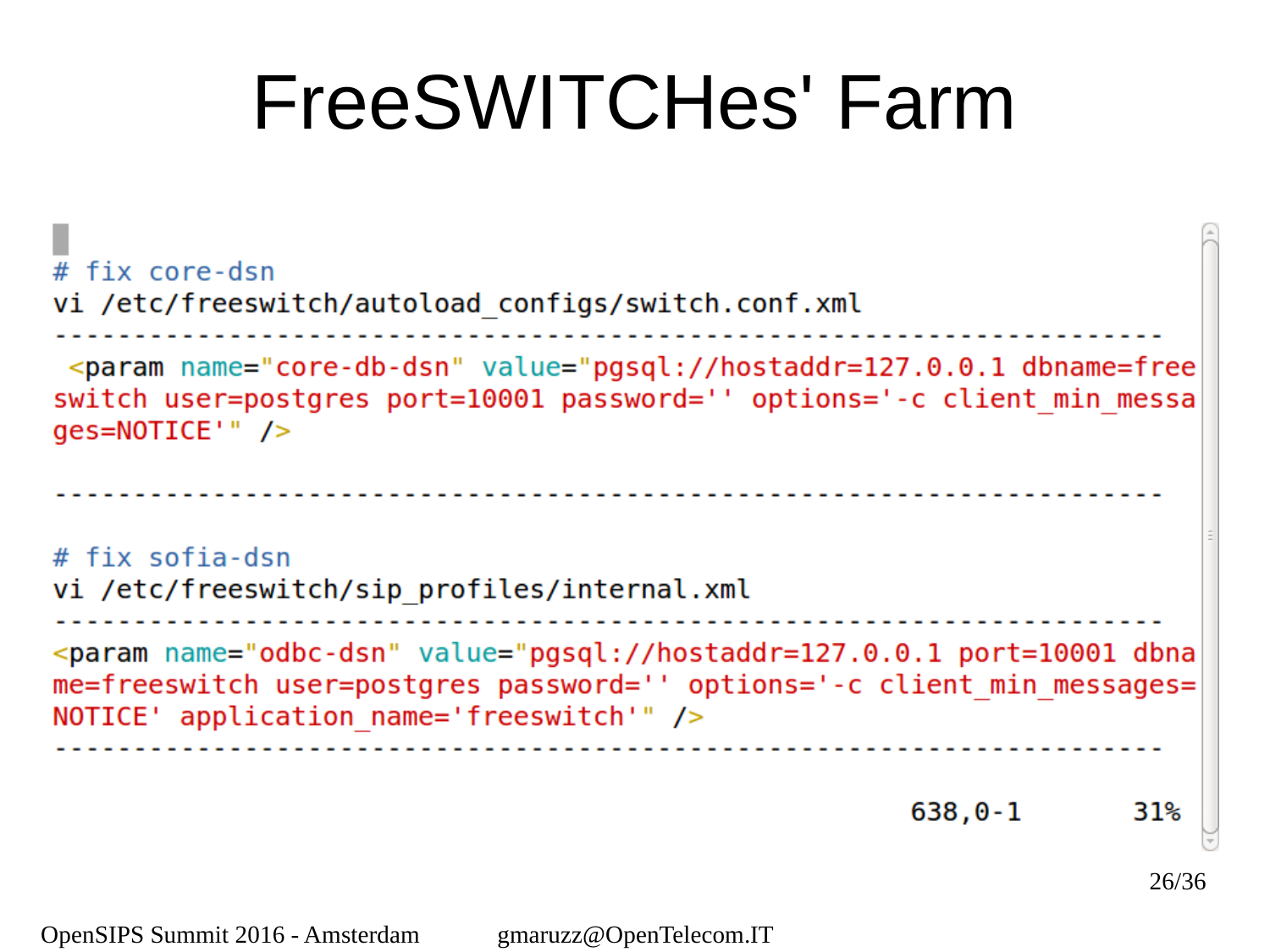- On each FreeSWITCH machine we put an HAProxy
- PostgreSQL will be accessed by HAProxy
- HAProxy wil automatically balance between PGSQL servers, and failover when needed

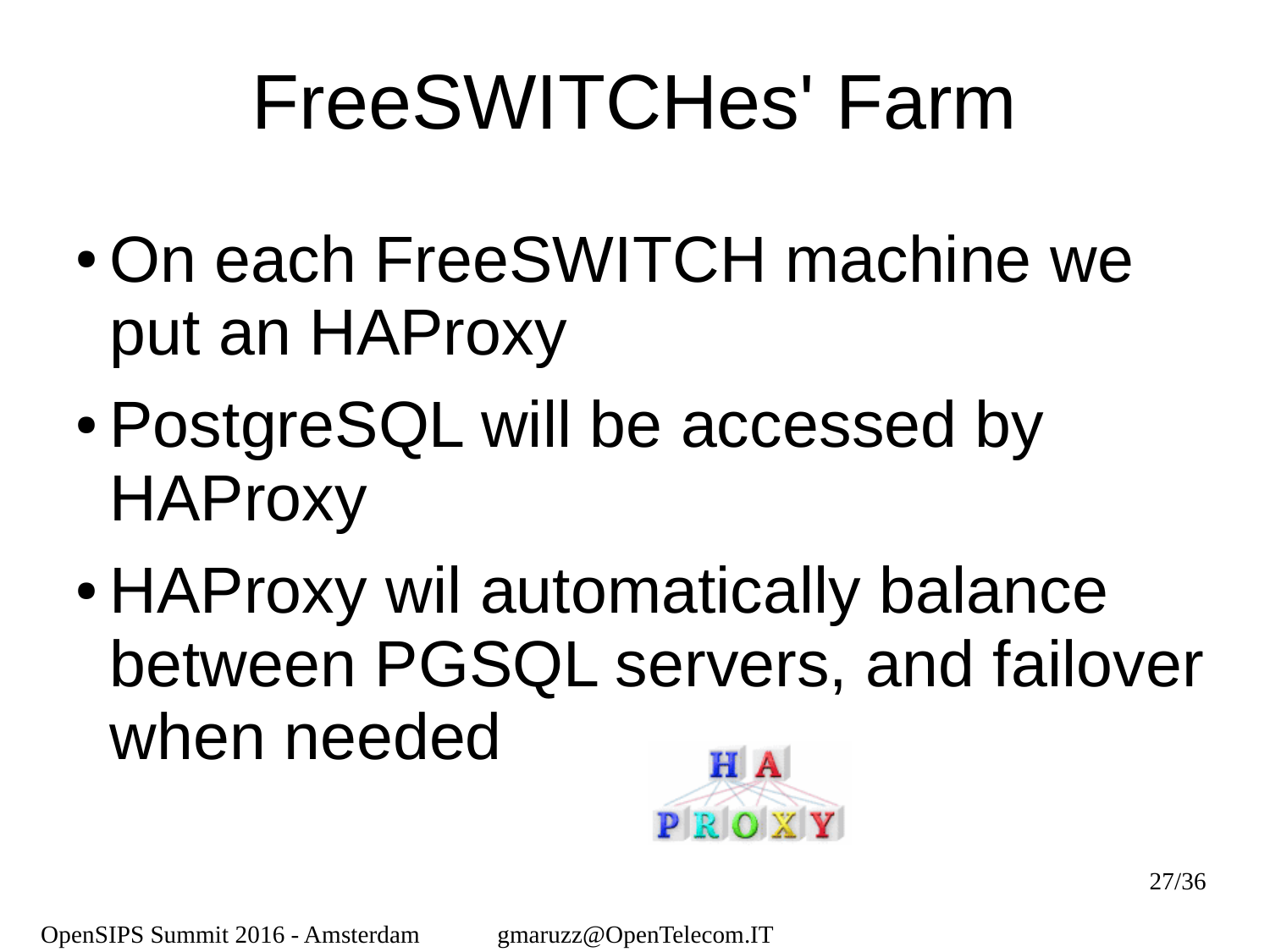- FreeSWITCH gets its own configuration from XML
- By default, that XML is kept in files in a local directory
- GlusterFS client permits to access that directory from many Fses (another way is to use mod\_xml\_curl to access XML via HTTP)
- VoiceMail metadata resides in DB, while actual audio messages are shared by GlusterFS

28/36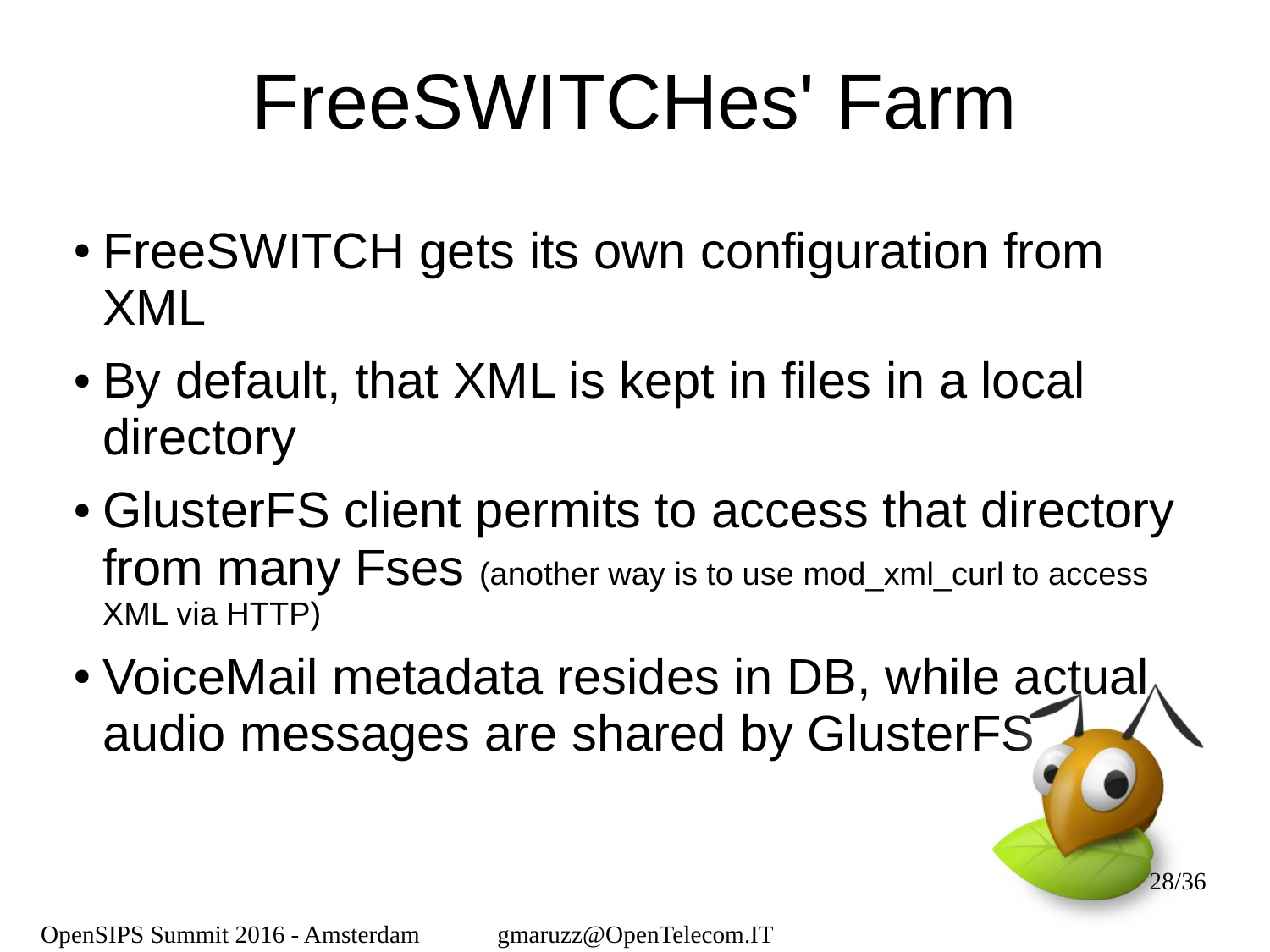### **PERSISTENCE:** GlusterFS & PostgreSQL BDR



OpenSIPS Summit 2016 - Amsterdam

gmaruzz@OpenTelecom.IT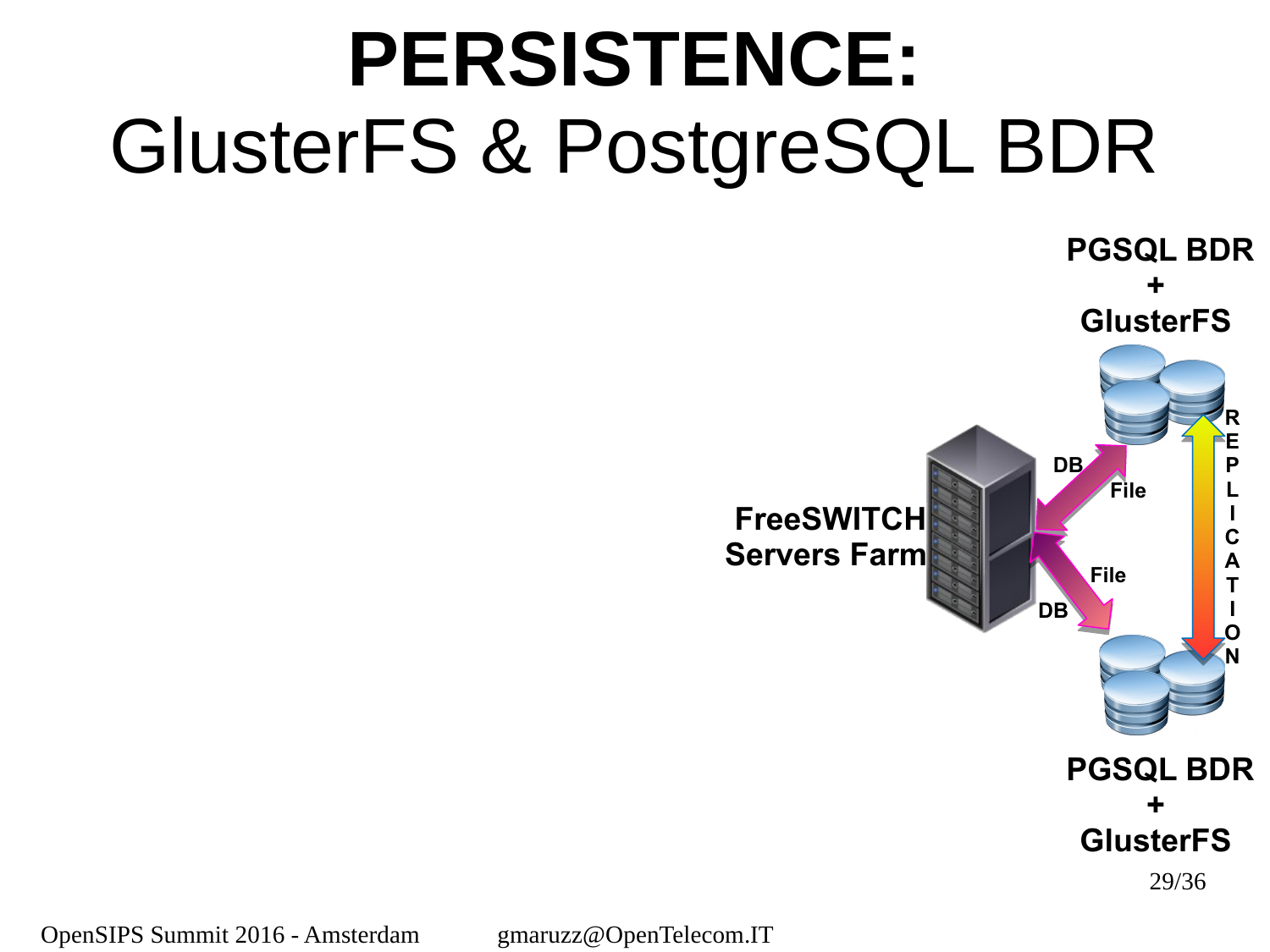### **GlusterFS**

- GlusterFS is a distributed filesystem
- Gluster SERVERs "export" local BRICKs
- Gluster CLIENTs "mount" remote BRICKs
- Any modifications made by clients is automatically synched in realtime on all servers and all clients
- If a server fails, clients automatically failover in realtime to another server

OpenSIPS Summit 2016 - Amsterdam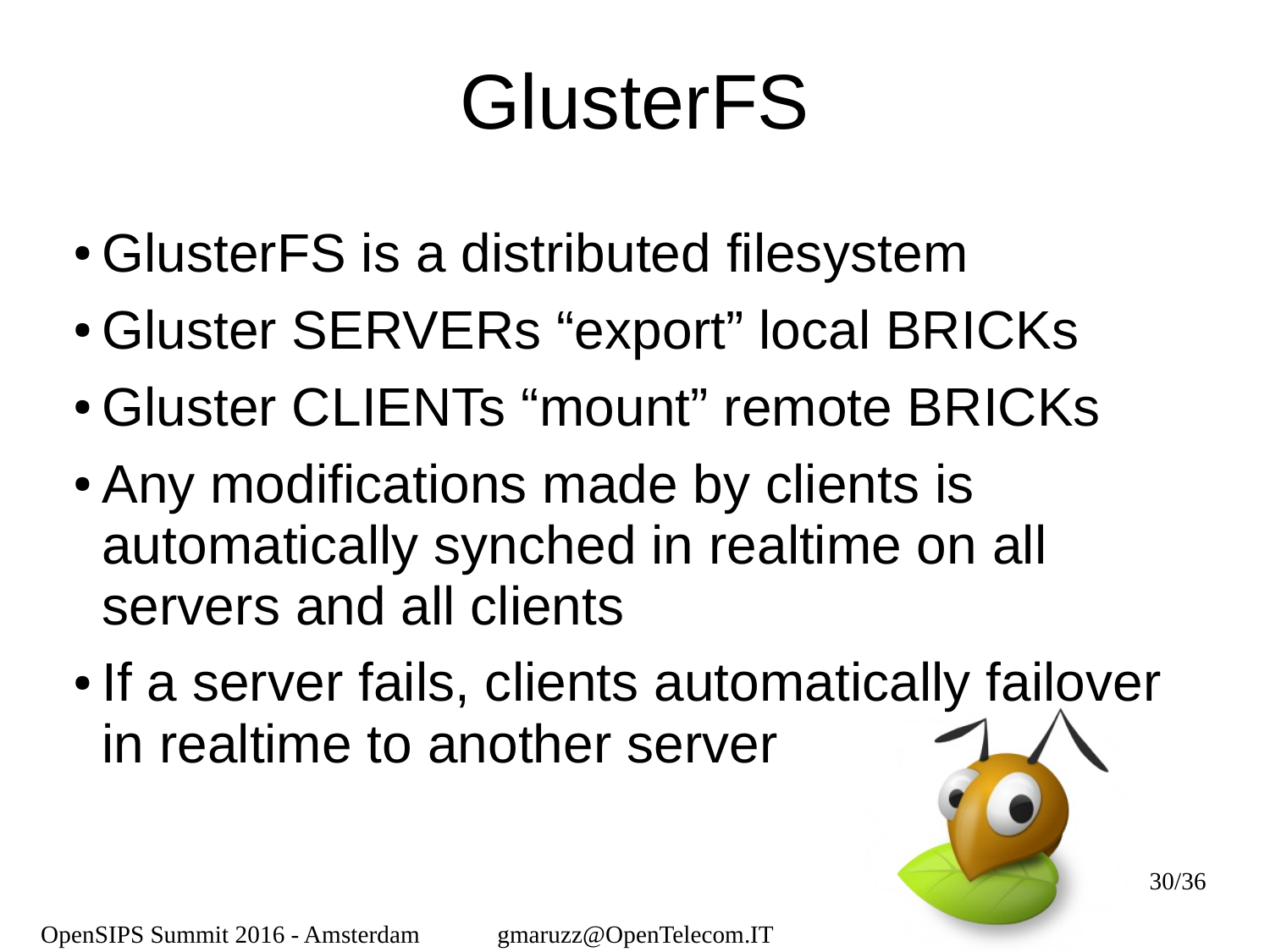# PostgreSQL BDR

- Bi Directional Replication (BDR) is a new addition by 2ndQuadrant to PostgreSQL. Is being integrated into mainline and will be in a future official release
- BDR allows for master-master low latency clustering
- BDR automatically replicate new tables and table modifications
- To use BDR you must have uniq Pks inserted (UUIDs) **MASTER**
- Two ways for doing that from FS

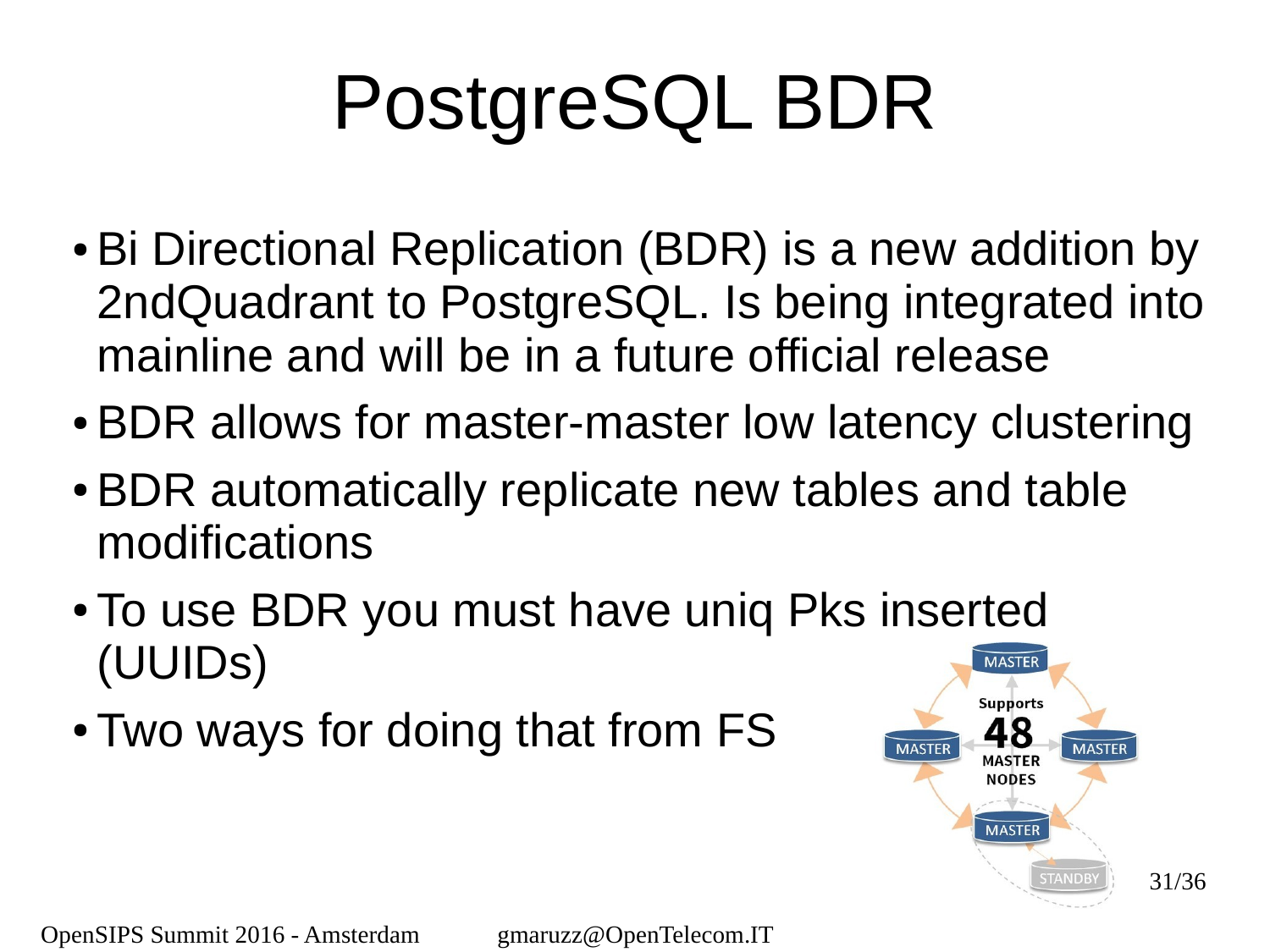#### Special cases

- Load Balancing is predicated on a server farm of equivalent and equipollent (eg: interchangeable) servers
- There are cases for which this is not true:
	- Conferences
	- Call queues
	- Call centers

#### ● **ANSWER IS: Partitioning!**

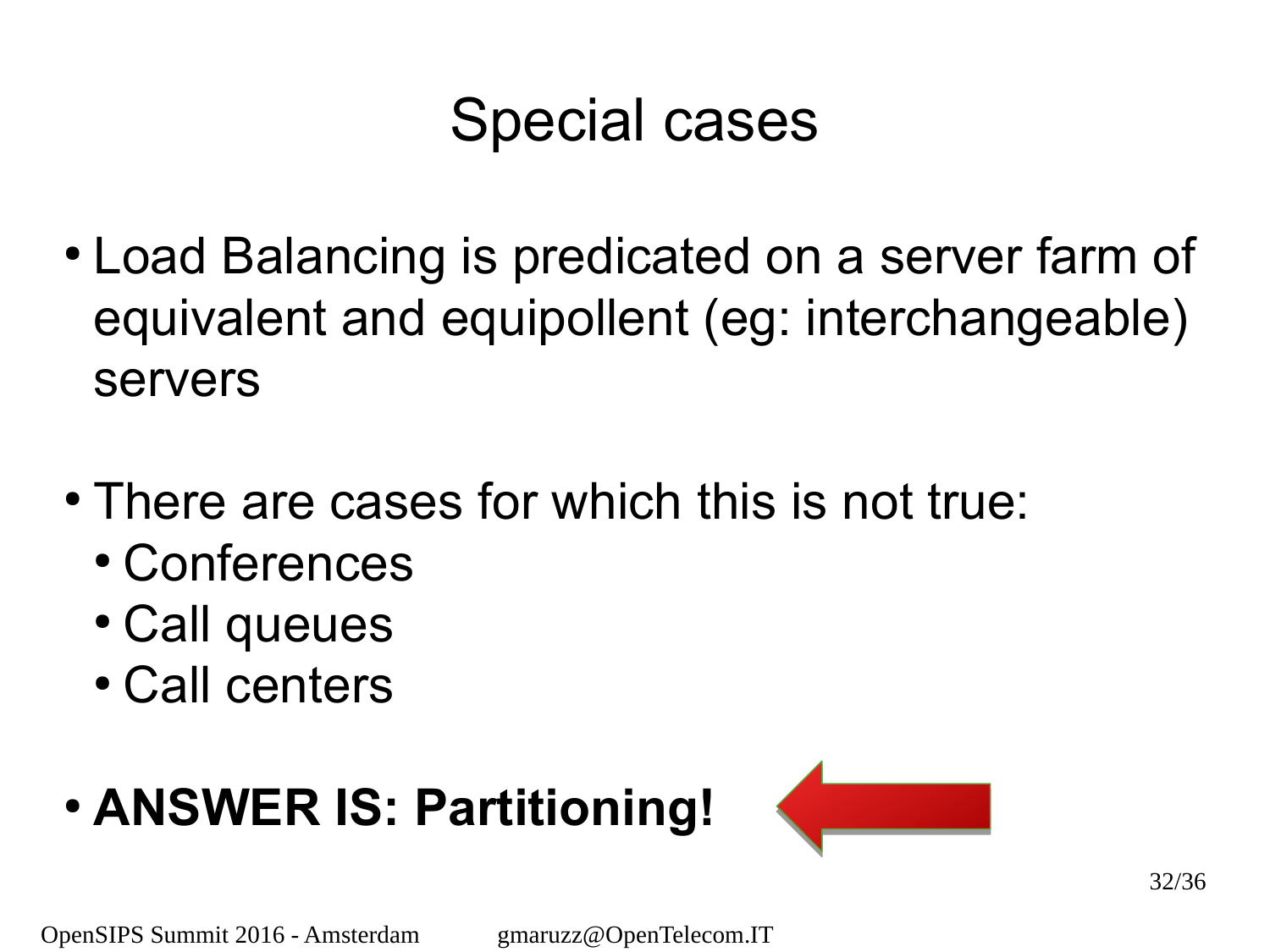#### Special cases

```
# CONFERENCES:
# hash on callid (0) dispatching on FreeSWITCH boxes in group "2"
# lesser priority box will be used only if previous boxes are all down
# eg: failover
# so, let's have only two machines in this group "2"
# first one will get all the conferences traffic, second one is failover
# you can put one of the active machines of group "1" as last in this ("2") group
        if($rU=-"^3[0-9][0-9][0-9]if(!ds select dst("2", "\theta"))
                        send reply("403", "No destination");
                        exit;
                ł
# EVERYTHING ELSE (eq: NOT CONFERENCES):
# hash on callid (0) dispatching on FreeSWITCH boxes in group "1"
# if WITH FREESWITCH HA CONFERENCES is active then
# lesser priority box will be used only if previous boxes are all down
# you can have the first machine of group "2" as last in this group
        if(!ds select dst("1", "0"))
                send reply("403", "No destination");
                exit;
        ł
                                                                  1537,1
                                                                                76%
```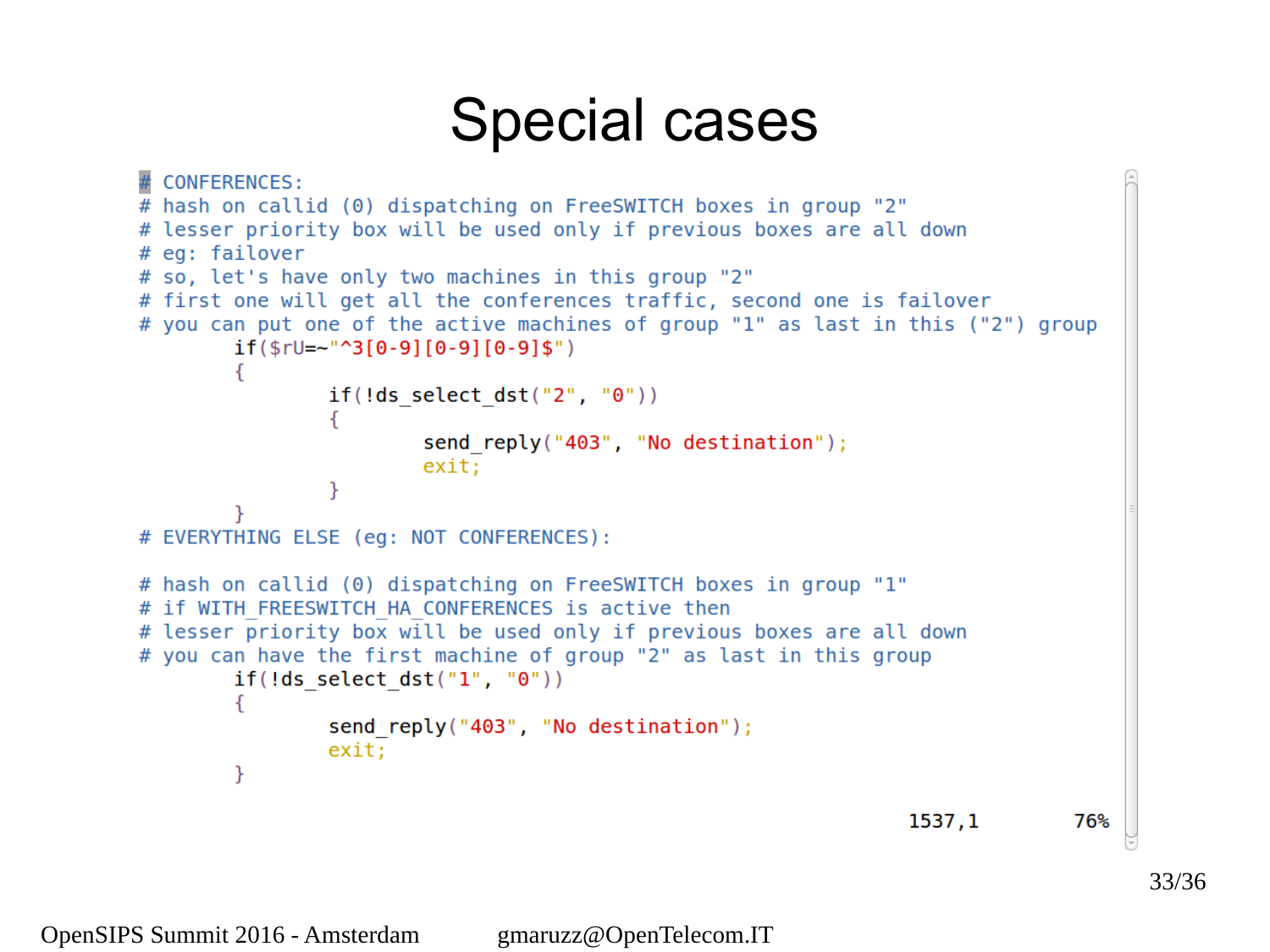### [www.packtpub.com](http://www.packtpub.com/)

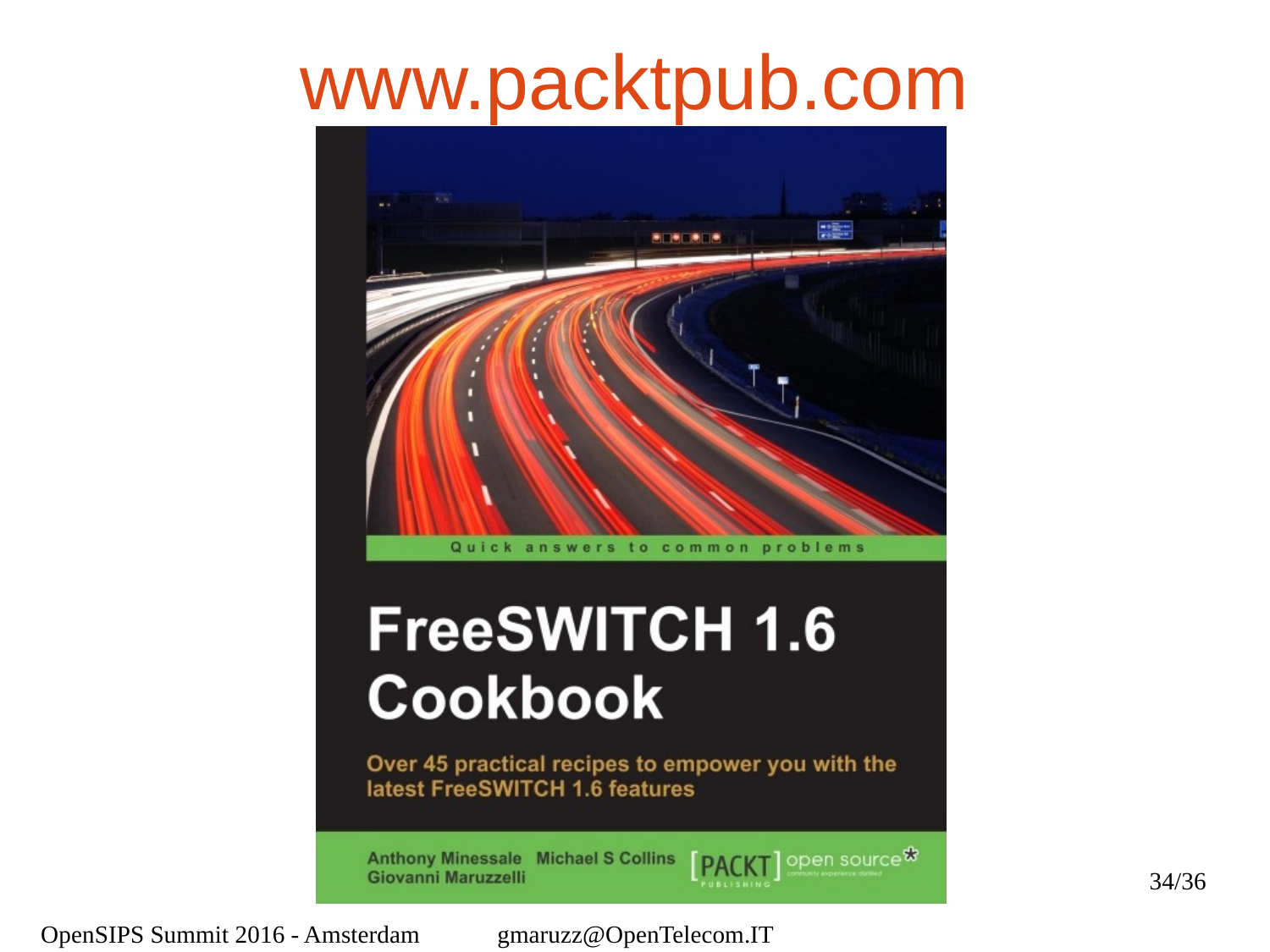### [www.packtpub.com](http://www.packtpub.com/)

![](_page_34_Picture_1.jpeg)

#### **Mastering FreeSWITCH**

Master the art of advanced VoIP and WebRTC communication with the most dynamic application server, FreeSWITCH

**Anthony Minessale II** Giovanni Maruzzelli

![](_page_34_Picture_5.jpeg)